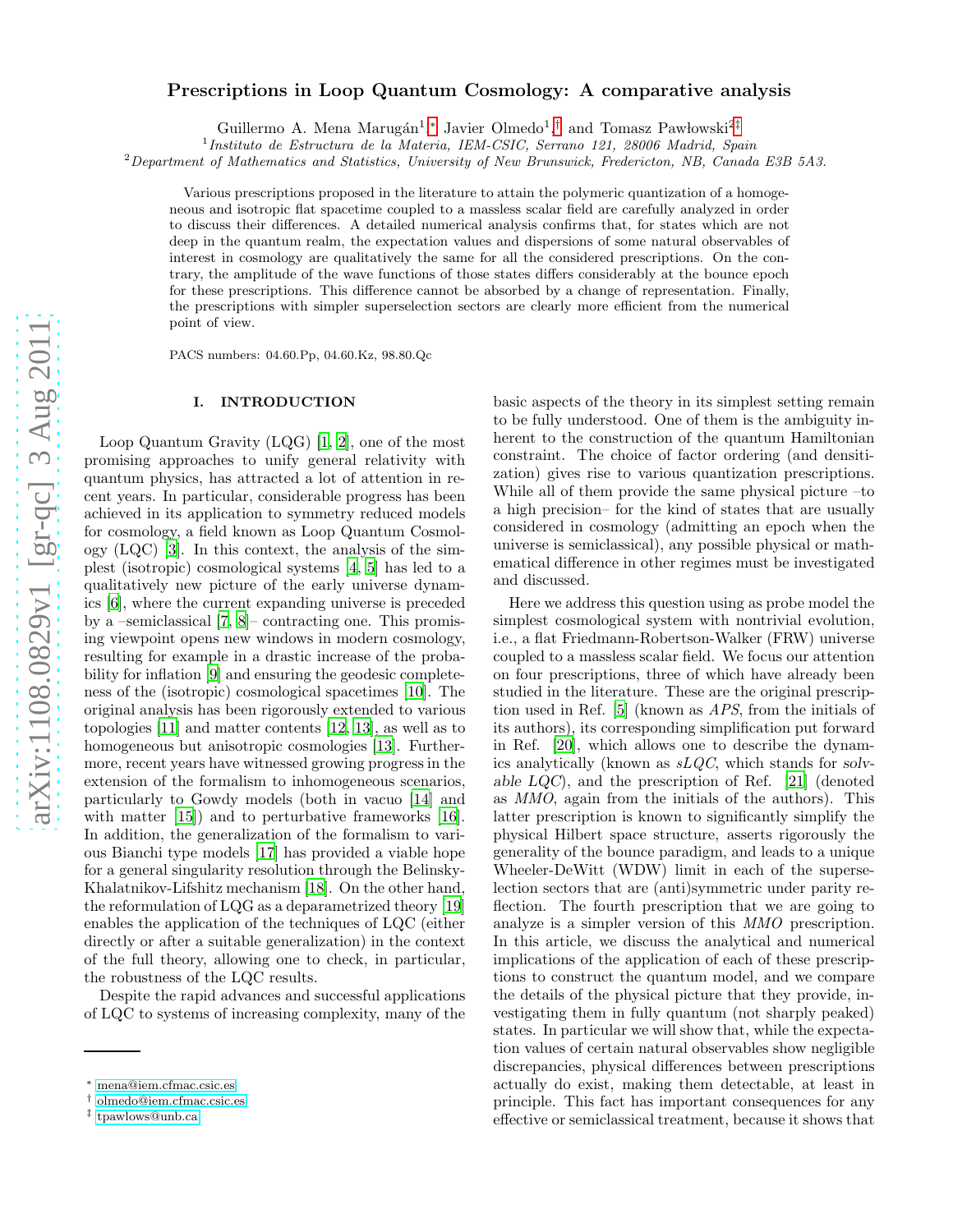the choice of representation and the details of the quantization procedure actually can have an imprint on the dynamics and have to be taken into account.

This manuscript is organized as follows. In Sec. [II](#page-1-0) we briefly describe the classical system and the quantum framework. The prescriptions analyzed in this article and their main properties are presented in Sec. [III.](#page-3-0) Our numerical methods and results are explained in Sec. [IV](#page-7-0) and Sec. [V.](#page-12-0) Finally, Sec. [VI](#page-13-0) contains a general discussion and the main conclusions. In addition, an appendix presenting the WDW quantum counterpart of the considered model is included.

# <span id="page-1-0"></span>II. CLASSICAL AND QUANTUM FRAMEWORK

Let us first remind the construction and basic properties of the model in LQC. The foundations and specifications of this model have been discussed in Refs. [\[5](#page-16-4), [22\]](#page-17-14). In particular, the APS prescription is described in Ref. [\[5\]](#page-16-4). Details about the other quantization prescriptions can be found in Refs. [\[20](#page-17-12), [21](#page-17-13)]. We will briefly review them all, focusing on those steps where the prescriptions differ.

## A. The classical spacetime

The flat FRW spacetime admits an orthogonal foliation by spatial homogeneous 3-surfaces  $\Sigma_t$  (parametrized by t). Its metric can be written in the form

$$
g = -N^2(t)dt^2 + a^2(t)^o q,
$$
 (2.1)

where  $N$  is a lapse function,  $\alpha$  is the scale factor, and  $q$  is a fiducial Cartesian metric, constant in comoving coordinates.

The canonical description derived from the Einstein-Hilbert action requires integrating the Lagrangian and Hamiltonian density over  $\Sigma_t$ . To avoid divergences of the integrals when  $\Sigma_t$  is noncompact, one introduces an infrared regulator restricting the integration to a cubical cell  $V$  (again constant in comoving coordinates). The geometrical degrees of freedom are coordinatized in the phase space by the Ashtekar-Barbero connections and triads, which, owing to the isotropy of the system, can be gauge fixed to the form

$$
A_a^i = cV_o^{-1/3} \delta_a^i, \quad E_i^a = pV_o^{-2/3} \delta_i^a, \tag{2.2}
$$

where  $V_o$  is the volume of  $V$  with respect to  $^oq$ . Then, all the information about the geometry is captured in the canonical pair  $\{c, p\} = 8\pi \gamma G/3$  (where  $\gamma$  is the Immirzi parameter, fixed as explained in Ref. [\[23](#page-17-15)]). The matter degrees of freedom are described by the field  $\phi$  and its canonical momentum  $p_{\phi}$ , such that  $\{\phi, p_{\phi}\}=1$ .

The only nonvanishing constraint that remains after the gauge fixing is the Hamiltonian one:

$$
\mathbf{C}(N) = N(C_{\text{gr}} + C_{\phi}), \tag{2.3a}
$$

<span id="page-1-2"></span><span id="page-1-1"></span>
$$
C_{\rm gr} = -\frac{6}{\gamma^2} c^2 \sqrt{|p|}, \quad C_{\phi} = 8\pi G \frac{p_{\phi}^2}{|p|^{3/2}}.
$$
 (2.3b)

On shell  $(C_{gr} + C_{\phi} = 0)$ , it completely determines the dynamics of the system.

#### <span id="page-1-3"></span>B. Quantum foundations

In order to quantize the system, we apply the Dirac program, first representing the classical degrees of freedom as operators, momentarily ignoring the constraint (kinematical level). The physical description is then obtained by imposing the constraint quantum mechanically.

#### <span id="page-1-4"></span>1. Kinematics

The kinematical quantization is performed in two steps, each of them with a different approach. For the matter content, we apply a standard Schrödinger representation. The matter sector of the kinematical Hilbert space is identified with  $\mathcal{H}_{\text{kin}}^{\phi} = L^2(\mathbb{R}, d\phi)$ , spanned by the basis of generalized eigenstates  $(\phi)$  of the field operator  $\phi$ . The elementary operators are  $\phi$  (which acts by multiplication in this representation) and  $\hat{p}_{\phi} = -i\hbar\partial_{\phi}$ .

In turn, the geometry is quantized adopting the methods of LQG (see Ref. [\[22](#page-17-14)] for details). For an isotropic model, the standard holonomy-flux algebra can be restricted to holonomies along straight edges and fluxes across unit squares with respect to  $q$ . As a consequence, the configuration algebra  $Cyl_s$  is an algebra of almost periodic functions of c, and the kinematical Hilbert space for the gravitational sector becomes  $\mathcal{H}_{\text{kin}}^{\text{gr}} = L^2(\mathbb{R}, d\mu_B)$ , where  $\mathbb R$  is the Bohr compactification of the real line (with Bohr measure  $d\mu_B$ ). A natural basis for  $\mathcal{H}_{kin}^{gr}$  is formed by the eigenfunctions  $|v\rangle$  of the triad operator  $\hat{p}$  (which can be identified with the flux across a unit square) such that  $\hat{p}|v\rangle = \text{sgn}(v)(2\pi\gamma\ell_{\text{Pl}}^2\sqrt{\Delta}|v|)^{2/3}|v\rangle$ , where  $\Delta$  is related with the spectrum of the LQG area operator. This basis is orthonormal:  $\langle v|v'\rangle = \delta_{v,v'}.$ 

All geometric elements of the system (constraints, observables) can be expressed in terms of two types of operators: i) an oriented physical volume corresponding to the cell  $V, V(V) = \frac{\text{sgn}(p)|p|^{3/2}}{p}$ , and ii) the holonomy components  $\mathcal{N}_{\mu} = e^{i\mu c/2}$ , for an appropriate choice of  $\mu$ . Actually, owing to the specifics of the quantization [\[5\]](#page-16-4), the choice that must be adopted in the construction of the Hamiltonian constraint is such that  $\mu$  becomes a function of the triad,  $\bar{\mu}(p)$ , and this function is fixed by the requirement that the square loop with fiducial length  $\bar{\mu}$  built by the holonomies (in order to define the curvature) has the minimum physical area that is allowed,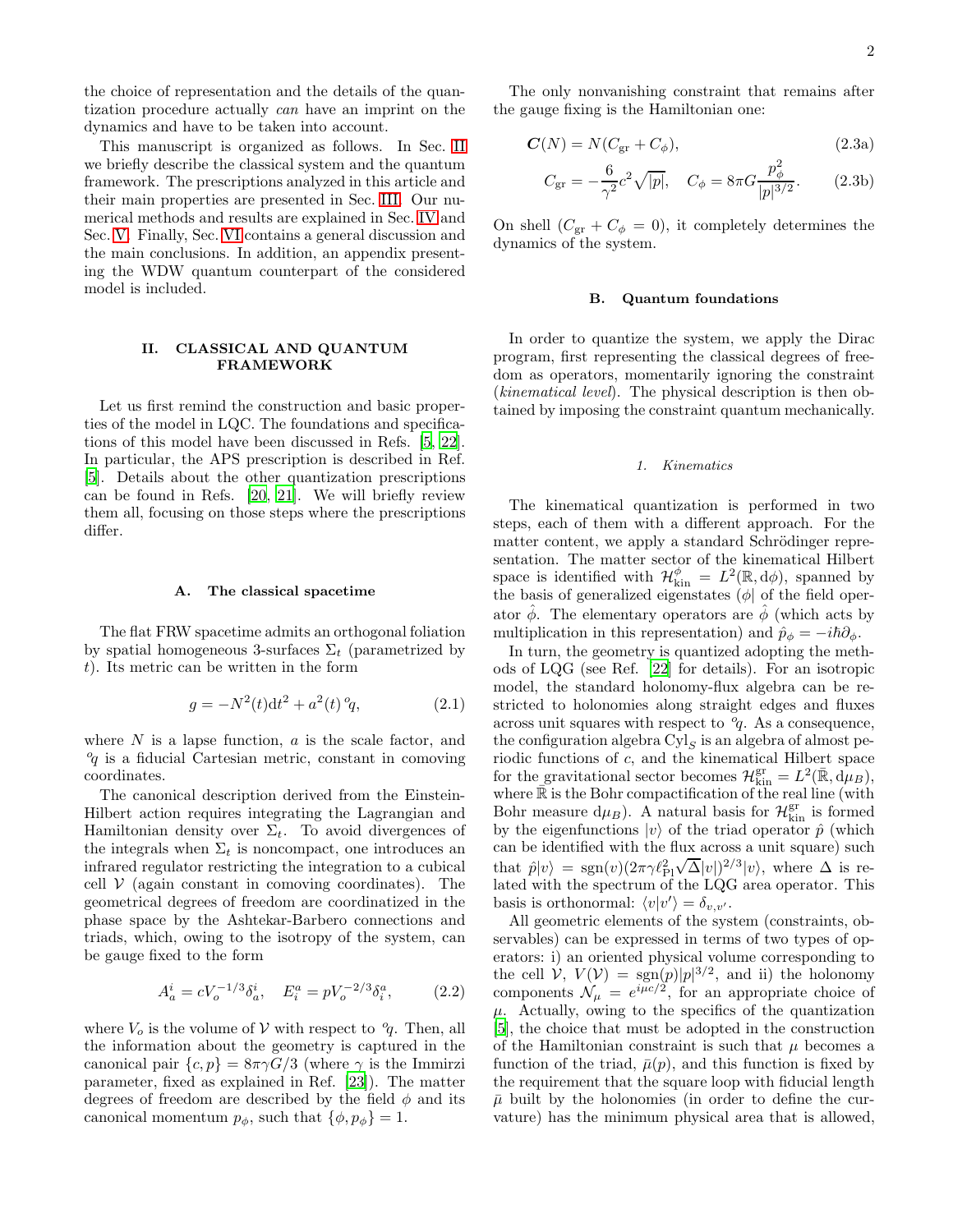$\Delta$ . This choice corresponds to the so called *improved dy*namics [\[5](#page-16-4)]. The action of these operators on the basis of  $\mathcal{H}^{\mathrm{gr}}_{\mathrm{kin}}$  is:

$$
\hat{V}|v\rangle = \text{sgn}(v)|v|2\pi\gamma l_{\text{Pl}}^2\sqrt{\Delta}|v\rangle, \quad \hat{\mathcal{N}}_{\bar{\mu}}|v\rangle = |v+1\rangle. \tag{2.4}
$$

Finally, the full kinematical Hilbert space is the tensor product  $\mathcal{H}_{\text{kin}} = \mathcal{H}_{\text{kin}}^{\text{gr}} \otimes \mathcal{H}_{\text{kin}}^{\phi}.$ 

## <span id="page-2-4"></span>2. The quantum constraint

We now express the constraint in terms of the operators introduced above. This involves, in particular, an approximation to the curvature using holonomies along a square loop of physical area equal to  $\Delta$ , as we have already commented (see Ref. [\[5](#page-16-4)] for the detailed procedure). As a result, the Hamiltonian constraint [\(2.3\)](#page-1-1), at a lapse function of reference,  $N_0$ , takes the general form

<span id="page-2-3"></span>
$$
\widehat{C(N_0)} = \widehat{N_0 C_{\rm gr}} \otimes 1 + \hat{B} \otimes \hat{p}_{\phi}^2, \qquad (2.5)
$$

where  $\hat{B}$  is some operator which is diagonal in the basis  $\{|v\rangle\}$ , and  $\overline{N}_0C_{\text{gr}}$  is a selfadjoint, difference operator of second order. For both of them, the domain of definition is chosen to be  $Cyl_s$ .

Depending on the prescription, the operator  $\hat{B}$  may involve the inverse volume, which is again quantized via Thiemann methods and takes the form:

$$
\begin{bmatrix}\n\widehat{1} \\
\widehat{V}\n\end{bmatrix} = \left(\frac{3}{4\pi\gamma l_{\rm Pl}^2 \sqrt{\Delta}}\right)^3 \widehat{\text{sgn}(V)} |\hat{V}|
$$
\n
$$
\times \left(\widehat{N}_{-\bar{\mu}} |\hat{V}|^{1/3} \widehat{N}_{\bar{\mu}} - \widehat{N}_{\bar{\mu}} |\hat{V}|^{1/3} \widehat{N}_{-\bar{\mu}}\right)^3.
$$
\n(2.6)

In order to solve the constraint, it is convenient to bring it into the explicitly separable form

<span id="page-2-1"></span>
$$
\hat{\mathcal{C}} = 8\pi G(-\hbar^2 \hat{\Theta} \otimes \mathbb{1} + \mathbb{1} \otimes \hat{p}_{\phi}^2) \tag{2.7}
$$

through a process which is often called change of densitization [\[24\]](#page-17-16).

The resulting difference operator  $\hat{\Theta}$  is a nonnegative selfadjoint  $[25]$  operator on Cyl<sub>S</sub>. For all the considered prescriptions, it is defined on  $Cyl_s$  as

<span id="page-2-6"></span>
$$
\hat{\Theta} = -\hat{\mathcal{N}}_{2\bar{\mu}} f(\hat{v}) \hat{\mathcal{N}}_{2\bar{\mu}} - \hat{\mathcal{N}}_{-2\bar{\mu}} f(\hat{v}) \hat{\mathcal{N}}_{-2\bar{\mu}} + f_o(\hat{v}), \quad (2.8)
$$

where  $\hat{v}|v\rangle = v|v\rangle$  and

<span id="page-2-0"></span>
$$
f(v) = \frac{3\pi G}{4}(v^2 - 2 - \alpha) + O(v^{-2}),
$$
 (2.9a)

$$
f_o(v) = \frac{3\pi G}{2}(v^2 - \alpha) + O(v^{-2}).
$$
 (2.9b)

Here,  $\alpha$  is a constant whose value depends on the factor ordering chosen in each prescription. The action of  $\Theta$ only relates states with support on lattices or semilattices of step 4, denoted by  $\mathcal{L}_{\varepsilon}$ , where  $\varepsilon \in (0, 4]$ . Then, we can identify sectors  $\mathcal{H}_{\varepsilon} \subset \mathcal{H}_{\text{kin}}$  preserved under the action of  $\Theta$ , as well as by all the observables considered in this manuscript (see the definitions in Sec. [II B 4\)](#page-3-1). They form superselection sectors. At each of these sectors, the quantity  $\varepsilon$  used as a label to characterize them, can be thought of as proportional to the minimum physical volume.

By applying the analysis of Ref. [\[25](#page-17-17)], one can show that the restriction of  $\hat{\Theta}$  to each of the superselection sectors has essential and absolutely continuous spectra that are both equal to  $\mathbb{R}^+$ . Its degeneracy depends both on  $\varepsilon$  and on the prescription, but in all the cases it is at most twofold. The spectral decomposition of  $\Theta$  introduces a natural basis of generalized eigenfunctions  $(e_k^{\varepsilon})$ , solutions to

<span id="page-2-2"></span>
$$
[\hat{\Theta}e_k^{\varepsilon}](v) = 12\pi Gk^2 e_k^{\varepsilon}(v),\tag{2.10}
$$

where  $e_k^{\varepsilon}(v) = (e_k^{\varepsilon}|v\rangle)$ . The basis is normalized,

<span id="page-2-8"></span>
$$
(e_k^{\varepsilon}|e_{k'}^{\varepsilon}) = \delta(k'-k), \tag{2.11}
$$

where the delta is defined on a domain  $\bm{R}$  which can be either  $\mathbb R$  or  $\mathbb R^+$ , depending on the degeneracy of the spectrum (see the discussion in Sec. [III\)](#page-3-0).

Finally, let us clarify the physical meaning of the subleading coefficient  $\alpha$  in Eq. [\(2.9\)](#page-2-0). One can conveniently split the evolution operator into

<span id="page-2-7"></span>
$$
\hat{\Theta} = \hat{\Theta}_o + \hat{\delta\Theta},\tag{2.12}
$$

where  $\widehat{\delta\Theta}$  is a compact operator that contains all the terms  $O(v^{-2})$  neglected in Eq. [\(2.9\)](#page-2-0). On the other hand,  $\hat{\Theta}_{o}$  has quite a simple closed form when expressed in terms of  $v$  and the corresponding canonical momentum  $b$ with  $\{v, b\} = 4$ . Namely, introducing the transformation [\[26\]](#page-17-18)

$$
[\mathcal{F}\psi](b) = \sum_{v \in \mathcal{L}_{\varepsilon}} e^{ivb/4} \psi(v) \tag{2.13}
$$

and the coordinate change  $x = \ln[\tan(b/4)]/2$ , a simple computation yields [\[25\]](#page-17-17)

<span id="page-2-5"></span>
$$
\hat{\Theta}_o = -12\pi G \left[ \frac{\alpha + 1}{4\cosh^2(2x)} + \partial_x^2 \right].
$$
 (2.14)

The prescription-dependent constant  $\alpha$  acquires then a neat physical interpretation, related to the potential strength (see Ref. [\[25](#page-17-17)] for more details).

# 3. Physical Hilbert space

Taking into account that  $\hat{\mathcal{C}}$  has an invariant dense domain in each  $\mathcal{H}_{\varepsilon}$  and is essentially selfadjoint there, one can construct the physical Hilbert space  $\mathcal{H}_{\text{phy}}$ , for instance, by applying group averaging techniques [\[27,](#page-17-19) [28](#page-17-20)] to Eq. [\(2.7\)](#page-2-1). The result is  $\mathcal{H}_{\text{phy}} = L^2(\mathbf{R},dk)$ , where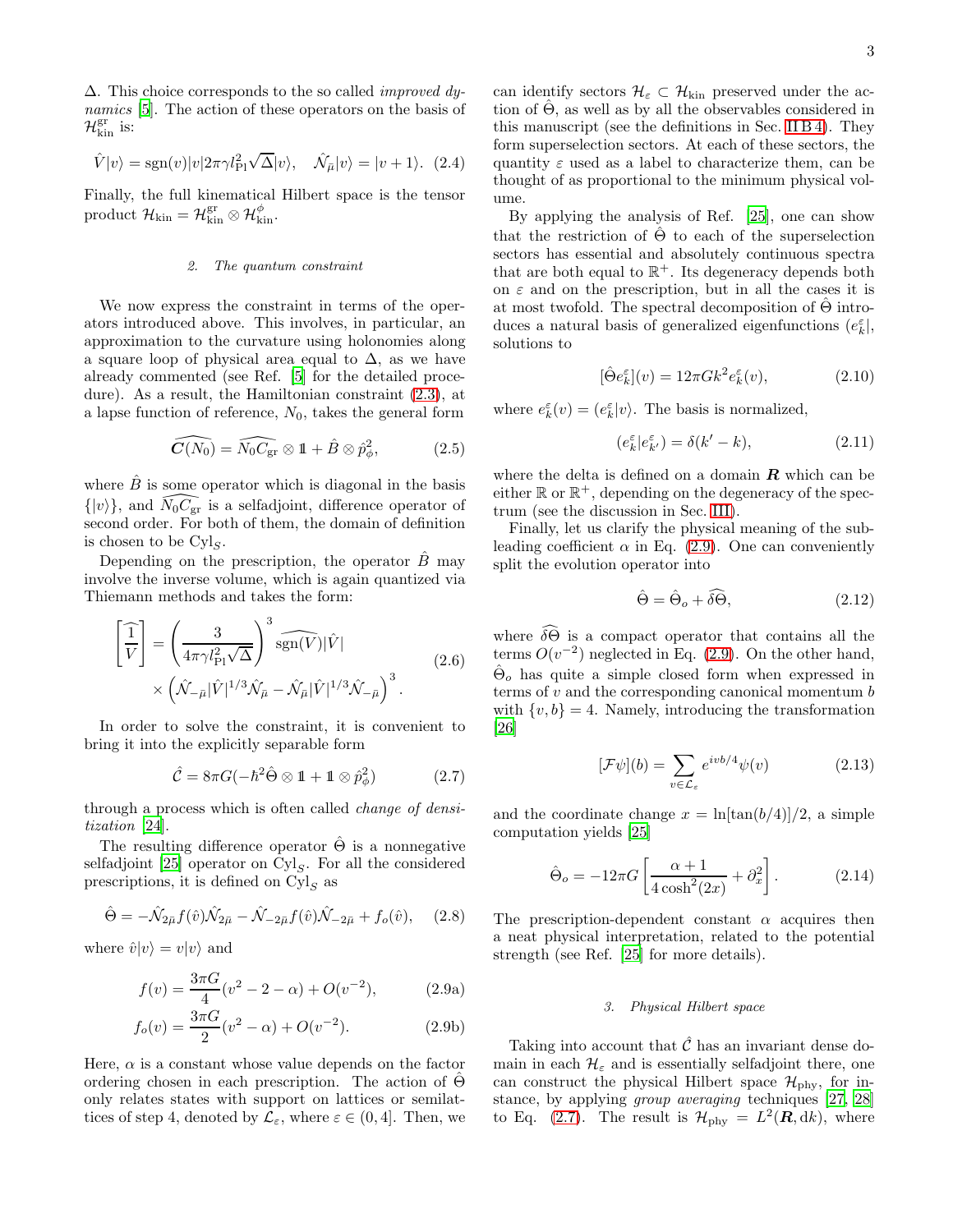the domain  $R$  is determined by the degeneracy of the spectrum, as explained above. This result is completely equivalent to the deparametrization of the constrained system by selecting  $\phi$  as an internal time [\[4\]](#page-16-3). That procedure provides two sectors, which correspond to positive and negative frequencies. Without loss of generality, one can restrict all considerations e.g. to the positive frequency sector. In addition, the deparametrization leads to a notion of dynamical evolution (consistent with the Schrödinger evolution picture) given by the map

<span id="page-3-2"></span>
$$
\mathbb{R} \ni \phi \mapsto \Psi_{\phi}(\cdot) = \Psi(\cdot, \phi); \quad \Psi \in \mathcal{H}_{\text{kin}}^{gr}.
$$
 (2.15)

The "time translations" are the unitary transformations

<span id="page-3-4"></span>
$$
\Psi_{\phi_o}(v) \mapsto \Psi_{\phi}(v) = e^{i\sqrt{|\hat{\Theta}|}(\phi - \phi_o)} \Psi_{\phi_o}(v), \quad (2.16)
$$

whose generator is the operator  $\sqrt{|\hat{\Theta}|}$  (defined by the spectral decomposition of  $\hat{\Theta}$ ).

Finally, the lack of symmetry breaking interactions introduces into the system a large symmetry: reflection of the triad orientation,  $v \mapsto -v$ . It is then possible to split the physical space into two sectors: the symmetric and the antisymmetric ones. For the rest of our discussion, we choose the symmetric sector. This choice does not affect the results.

The physical states take the form:

<span id="page-3-3"></span>
$$
\Psi(v,\phi) = \int_{k \in \mathbf{R}} \mathrm{d}k \tilde{\Psi}(k) e_k^{\varepsilon}(v) e^{i\omega(k)\phi}, \tag{2.17}
$$

where  $\omega(k) = \sqrt{12\pi G}|k|$ ,  $e_k^{\varepsilon}(v)$  are the symmetric basis functions [\(2.10\)](#page-2-2) corresponding to the superselection sector  $\varepsilon$ , and  $\tilde{\Psi} \in \mathcal{H}_{\text{phy}}$ .

#### <span id="page-3-1"></span>4. Natural observables

In order to extract the physics and test possible differences between prescriptions, we need to introduce (a convenient set of) physical observables on  $\mathcal{H}_{\text{phy}}$ . The unitary mapping [\(2.15\)](#page-3-2) allows us to promote any well defined kinematical observable  $\hat{O}$  to a physical one,  $\hat{O}_{\phi}$ , acting on the wave function as follows

$$
[\hat{O}_{\phi}\Psi](v,\phi) = e^{i\sqrt{|\hat{\Theta}|}(\phi-\phi_o)} \left[ \hat{O}\Psi(v,\phi) \right] \Big|_{\phi_o}.
$$
 (2.18)

For our analysis here, we select a set of observables that are frequently used in cosmology: the function of the volume  $\ln |\hat{v}|_{\phi}$  [\[29\]](#page-17-21), the energy density  $\hat{\rho}_{\phi}$  –obtained from

<span id="page-3-5"></span>
$$
\hat{\rho} = : \frac{\widehat{p_{\phi}^2}}{2V^2} : = \frac{\hbar^2}{2} \left[ \frac{\widehat{1}}{V} \right] \hat{\Theta} \left[ \frac{\widehat{1}}{V} \right],\tag{2.19}
$$

where the symbol ":" stands for symmetric ordering-, and the Hubble parameter  $\hat{H}_{\phi}$ , built from

<span id="page-3-6"></span>
$$
\hat{H} = -\frac{1}{4i\gamma\sqrt{\Delta}}(\hat{\mathcal{N}}_{4\bar{\mu}} - \hat{\mathcal{N}}_{-4\bar{\mu}}). \tag{2.20}
$$

All of them leave the spaces  $\mathcal{H}_{\varepsilon}$  invariant.

These operators will be analyzed in Sec. [IV C](#page-10-0) where, for certain classes of states, we will investigate the difference in their expectation values for the distinct prescriptions under study. These differences between expectation values will be considered significant if they are at least of the order of the dispersions of the corresponding observables.

## <span id="page-3-0"></span>III. THE PRESCRIPTIONS

Even at the classical level, there exists a freedom in defining the densitization of the Hamiltonian constraint of the system. This amounts to identifying in Eq. [\(2.3a\)](#page-1-2) what is the density weight of the function on phase space that provides the constraint and which part simply plays the role of a Lagrange multiplier. Equivalently, one can define the densitization of the constraint by providing a (nonvanishing) lapse of reference  $N_0$ , or at least specifying its density weight, setting then the constraint equal to  $\widehat{C}(N_0)$ , as in Eq. [\(2.5\)](#page-2-3). One can then regard  $N/N_0$ as the associated Lagrange multiplier. Although these considerations have no much relevance on purely classical grounds, different choices produce different expressions after rewriting the constraint in terms of triads and holonomies; in particular, there appear slight changes in the holonomy dependence owing to the regularization of the inverse volume terms (see Sec. [II B 2\)](#page-2-4).

These differences get even more important at the quantum level where, in addition to the already mentioned effects of "holonomization", we have the freedom to select a particular operator representation for the classical constraint, including the choice of order in functions of noncommuting elementary operators (commonly called the factor ordering ambiguity).

The above ambiguities have already given rise to several constructions for the geometric operator  $\Theta$ . Here, we will focus our attention on four of them, three of which have already appeared in the literature. They are the  $Ashtekar-Pawłowski-Singh$  (APS) prescription [\[5\]](#page-16-4), the *solvable LQC* (sLQC) prescription [\[20\]](#page-17-12), and the Martín Benito–Mena Marugán–Olmedo (MMO) prescription [\[21\]](#page-17-13). In addition to those three, we will also consider a prescription (that we call sMMO) that unifies some properties of the sLQC and MMO ones. These four prescriptions are described below, case by case, pointing out the properties of the evolution operator and the form of the physical Hilbert space for each of them.

#### A. APS

This is the original prescription used in the pioneer analysis of the (improved) LQC dynamics [\[5](#page-16-4)] (see also Ref. [\[30](#page-17-22)] for a recent discussion of some aspects of this quantization). The choices of density weight and operator representation are the following: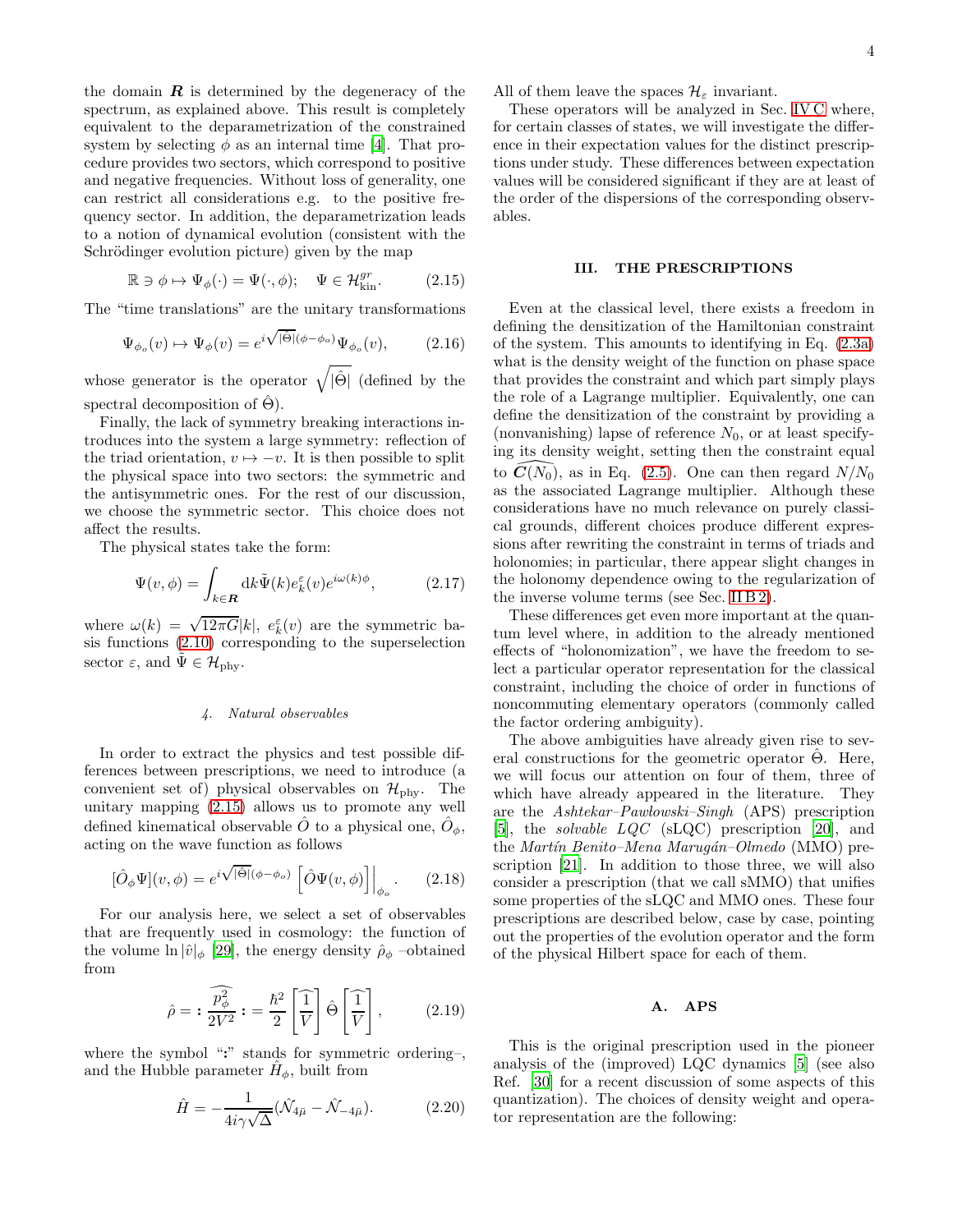- (i) The densitization agrees with the standard one in full LQG. Formally, this amounts to setting  $N_0 = 1$ in Eq. [\(2.5\)](#page-2-3).
- (ii) For the constraint, one chooses the algebraically simple, symmetric factor ordering:

$$
\widehat{N_0 C_{\rm gr}} \propto -(\hat{\mathcal{N}}_{2\bar{\mu}} - \hat{\mathcal{N}}_{-2\bar{\mu}}) \hat{V} (\hat{\mathcal{N}}_{2\bar{\mu}} - \hat{\mathcal{N}}_{-2\bar{\mu}}). \tag{3.1}
$$

<span id="page-4-0"></span>(iii) In passing to the form [\(2.7\)](#page-2-1), one requires that the emerging Schrödinger system is *strictly* equivalent to the group averaging of the Hamiltonian constraint in its original form [\(2.5\)](#page-2-3) [\[31](#page-17-23)].

As a consequence of these settings, the operator  $B$  is given by

$$
B(v) = \frac{27}{8}|v|||v+1|^{1/3} - |v-1|^{1/3}|^3,
$$
 (3.2)

while, the coefficients of the evolution operator  $\hat{\Theta}$  on the symmetric sector of the theory are

$$
f(v) = [\beta(v+2)]^{1/2} \tilde{f}(v) [\beta(v-2)]^{1/2}, \quad (3.3a)
$$

$$
f_o(v) = \beta(v)[(1 - \delta_{v, -4})\tilde{f}(v+2) + (1 - \delta_{v, 4})\tilde{f}(v-2)],
$$
\n(3.3b)

where

$$
\tilde{f}(v) = \frac{3\pi G}{8}|v|||v+1| - |v-1||, \qquad (3.4a)
$$

$$
\beta(v) = \begin{cases} [B(v)]^{-1}, & v \neq 0, \\ 0, & v = 0. \end{cases}
$$
 (3.4b)

Similar expressions are obtained in the antisymmetric sector (except for the  $\delta_{v,\pm 4}$  terms, which do not contribute in that case).

Furthermore, the implementation of [\(iii\)](#page-4-0) imposes on the physical wave functions [\(2.17\)](#page-3-3) the constraint

$$
\Psi(0,\phi) = 0.\tag{3.5}
$$

Therefore, in the precise form presented here for this prescription, the state  $|v = 0\rangle$  does not decouple from the rest of the domain from the start (note that in the original representation of Ref. [\[5](#page-16-4)] the wave function still has a nontrivial value at  $v = 0$  [\[30](#page-17-22)]). However, the apparent nondecoupling is only formal inasmuch as the state  $|v = 0\rangle$  does not contribute to the space of physical states anyway.

The constant  $\alpha$  describing the potential term in Eq. [\(2.14\)](#page-2-5) takes the value:

$$
\alpha = \alpha_{\rm APS} = \frac{5}{9}.\tag{3.6}
$$

The structure of the physical Hilbert space depends on the superselection sector. We distinguish two cases:

- (i) For  $\varepsilon = 0, 2$  (in the case  $\varepsilon = 0$ , upon our symmetry/antisymmetry assumption) the subdomains  $v > 0$  and  $v < 0$  decouple, and the eigenspaces of the (extended) evolution operator are nondegenerate. As a consequence, the physical Hilbert space is  $\mathcal{H}_{\rm phy}^{\varepsilon=0,2}=L^2(\mathbb{R}^+,dk)$ . This case is called *excep*tional (following Ref. [\[4](#page-16-3)]).
- (ii) When  $\varepsilon \neq 0, 2$ , the two triad orientations are interconnected and the eigenspaces of  $\hat{\Theta}$  are twodimensional. The resulting physical Hilbert space is  $\mathcal{H}_{\rm phy}^{\varepsilon} = L^2(\mathbb{R}, \mathrm{d}k)$ . We will further refer to this case as the generic one.

This dichotomy affects, in particular, the form of the symmetric superselection sectors of the theory. For exceptional cases, one can restrict all considerations to functions supported on semilattices

<span id="page-4-1"></span>
$$
\mathcal{L}_{\varepsilon}^{\pm} = \{ \pm (\varepsilon + 4n), n \in \mathbb{N} \}
$$
 (3.7)

and next extend them to fully symmetric domains by parity reflection.

For generic cases the superselection sectors have support on full lattices, of the form  $\mathcal{L}_{\varepsilon} = {\varepsilon + 4n, n \in \mathbb{Z}}.$ These lattices are not invariant with respect to reflection, and therefore one has to work with the union of two lattices,  $\mathcal{L}_{\varepsilon} \cup \mathcal{L}_{4-\varepsilon}$ , first constructing the state on  $\mathcal{L}_{\varepsilon}$  and then extending it by parity. This will force us to use different techniques in Sec. [IV A](#page-7-1) when identifying the basis of symmetric functions  $e_k^{\varepsilon}(v)$  numerically.

One of the unfortunate properties of the generic sectors in this prescription is the fact that the physical Hilbert space is twice larger than for exceptional sectors. For the physically interesting applications (analysis of the universes which are semiclassical and expanding at late times), one restricts the study in practice to half of the physical space, thus spanned by only half of the basis functions. As we will see in Sec. [IV A,](#page-7-1) one chooses them to resemble as close as possible (in certain aspects) the basis of the exceptional cases. This is achieved by imposing additional requirements on the behavior of their geometrodynamical limit (the selection procedure and numerical construction will be presented in the mentioned section). The remaining basis elements can be then defined as the orthogonal completion of the constructed subset.

# B. sLQC

This prescription, first suggested in Ref. [\[20](#page-17-12)], has been proposed to bring the evolution operator into a form as simple as possible, so that the study of the system can be carried out in a fully analytic way. The density weight and operator representation of the constraint are as follows:

(i) The constraint is defined with density weight equal to one. Formally, this corresponds to a choice of the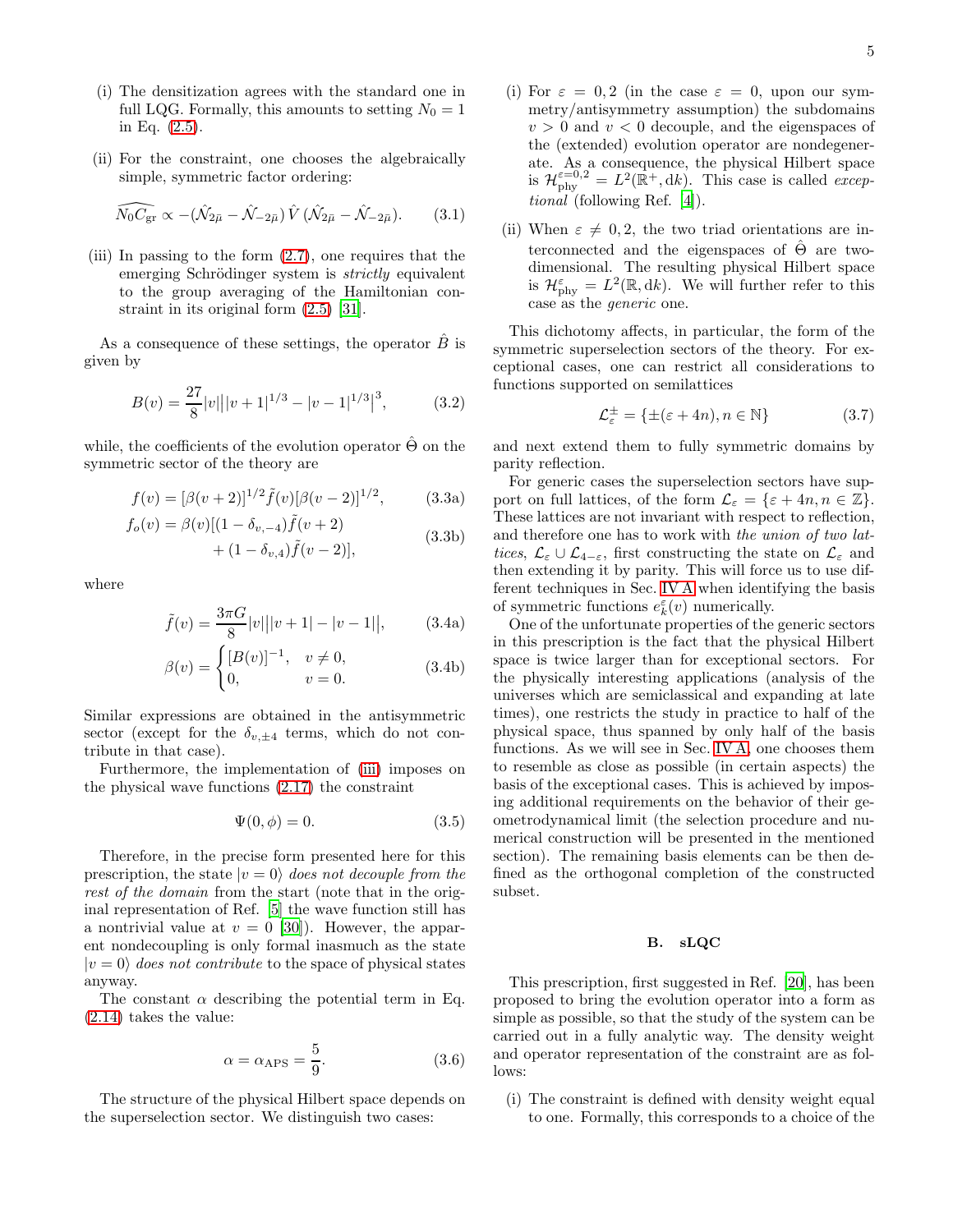type  $N_0 = V/(8\pi G)$ , for which the time parameter is synchronized with the scalar field.

(ii) The gravitational part of the constraint is defined with the ordering

$$
\widehat{N_0 C_{\rm gr}} \propto -\hat{V} [\hat{\mathcal{N}}_{2\bar{\mu}} - \hat{\mathcal{N}}_{-2\bar{\mu}}]^2 \hat{V}.
$$
 (3.8)

With the above criteria, in particular, the operator  $\hat{B}$ in Eq. [\(2.5\)](#page-2-3) is just the identity; so no change of densitization is needed in the quantum theory to reformulate the constraint and attain separation of the geometric and matter variables. The resulting coefficients of the evolution operator are thus much simpler than for the APS prescription and read

<span id="page-5-0"></span>
$$
f(v) = \frac{3\pi G}{4} \sqrt{|v+2||v|\sqrt{|v-2|}},
$$
 (3.9a)

$$
f_o(v) = \frac{3\pi G}{2}v^2,
$$
\n(3.9b)

which implies that the subleading term in Eq. [\(2.9\)](#page-2-0) is

$$
\alpha = \alpha_{\text{sLQC}} = 0. \tag{3.10}
$$

One of the consequences of expression [\(3.9\)](#page-5-0) is the annihilation of the state  $|v = 0\rangle$  by  $\hat{\Theta}$ . The zero volume state therefore decouples from the evolution. One can then superselect this state by its own and remove the quantum counterpart of the singularity from the start. The mechanism of singularity resolution is thus slightly different from that of the APS prescription.

The form of  $\Theta$  simplifies also the construction of the energy density operator, which in this case is

$$
\hat{\rho} = -\frac{3}{32\pi G \Delta \gamma^2} (\hat{\mathcal{N}}_{2\bar{\mu}} - \hat{\mathcal{N}}_{-2\bar{\mu}})^2 . \quad (3.11)
$$

It is then possible to show that the entire spectrum of  $\hat{\rho}$ , and not just its essential part [\[30](#page-17-22)] (as in the case of other prescriptions), is the interval  $[0, \rho_c]$ , where  $\rho_c$  is the critical energy density [\[5](#page-16-4)].

Another convenient property of this prescription is the fact that, although in the representation used in Eq.  $(2.14)$  the operator  $\Theta$  still includes a nontrivial potential (apart from the compact remnant), there exists an equivalent representation in which it adopts a simple Klein-Gordon form  $\hat{\Theta} = -\partial_{\bar{x}}^2$  (see Eqs. (3.16) and (3.17) of Ref. [\[20\]](#page-17-12)).

The structure of the physical Hilbert space is exactly the same as for the APS prescription. Again one has two cases: (i) the exceptional case for  $\varepsilon = 0, 2$ , where the triad orientations either decouple or the degeneracy is removed by the parity symmetry restriction, and  $(ii)$ the generic case, for all other values of  $\varepsilon$ . The treatment is exactly the same as in the APS prescription; in particular, the physical Hilbert space is  $\mathcal{H}_{\text{phy}}^{\varepsilon=0,2} = L^2(\mathbb{R}^+, \mathrm{d}k)$ in the exceptional cases, and the eigenspaces are nondegenerate then, whereas for the generic case one has  $\mathcal{H}_{\text{phy}}^{\varepsilon} = L^2(\mathbb{R},dk)$  and a twofold degeneracy (although in practice we will restrict the study to just half of  $\mathcal{H}_{\text{phy}}^{\varepsilon}$ , given the kind of semiclassical states that we want to consider).

# <span id="page-5-3"></span>C. MMO

This prescription was originally motivated by the analysis of Bianchi I cosmologies in the LQC scenario [\[13](#page-17-5), [14\]](#page-17-6), which give rise to natural proposals that, when applied to the isotropic situation, affect the factor ordering in the representation of the constraint. The main difference with respect to the previous prescriptions is the appearance in  $\mathbf{C}(N_0)$  of an operator sgn(v). In the isotropic context, the prescription was first introduced and studied in Ref. [\[21](#page-17-13)], following the analysis of its anisotropic counterpart. It is characterized by

- (i) The density weight is the same as in LQG. Formally, the lapse can be viewed as  $N_0 = 1$ .
- (ii) The gravitational part of the constraint is defined as the reduction of its analog in the Bianchi I model [\[13](#page-17-5)], by identifying the degrees of freedom corresponding to distinct eigendirections of the metric.
- (iii) This and the presence of  $sgn(v)$  allows one to choose the following operator representation for the constraint:

<span id="page-5-1"></span>
$$
\widehat{N_0 C_{\rm gr}} = -\left[\hat{A} : \left(\hat{N}_{2\bar{\mu}} - \hat{N}_{-2\bar{\mu}}\right) \widehat{\text{sgn}(v)} : \hat{A}\right]^2, \quad (3.12)
$$

where  $\hat{A}$  is certain operator that is diagonal in  $|v\rangle$ and satisfies  $\hat{A}|0\rangle = 0$ . We have used the notation  $[\colon \hat{X}\hat{Y} : ] = (1/2)[\hat{X}\hat{Y} + \hat{X}\hat{Y}].$ 

In order to achieve separation of variables, one can change the densitization and reformulate the constraint by a procedure that is directly inherited from the Bianchi I model. Namely, one can first deal with the non-isotropic Bianchi I constraint and then reduce the result to the isotropic case. In this way, one gets a constraint of the form [\(2.7\)](#page-2-1), with coefficients for the evolution operator [\(2.8\)](#page-2-6) that are given by

$$
f(v) = \frac{\pi G}{12}g(v+2)g(v-2)g^{2}(v)s_{+}(v)s_{-}(v), \quad (3.13a)
$$

$$
f_o(v) = \frac{\pi G}{12} g^2(v) \{ [g(v+2)s_+(v)]^2 + [g(v-2)s_-(v)]^2 \},
$$
\n(3.13b)

where

$$
s_{\pm}(v) = sgn(v \pm 2) + sgn(v),
$$
 (3.14a)

<span id="page-5-2"></span>
$$
g(v) = \begin{cases} \left| |1 + \frac{1}{v}|^{\frac{1}{3}} - |1 - \frac{1}{v}|^{\frac{1}{3}} \right|^{-\frac{1}{2}} & v \neq 0, \\ 0 & v = 0. \end{cases}
$$
 (3.14b)

The resulting evolution operator has several interesting properties:

(i) The operator is an explicit square,  $\hat{\Theta} \propto \hat{\Omega}^2$ , where  $\hat{\Omega}$  is a known second-order difference operator (see Eq.  $(7)$  of  $[21]$ ).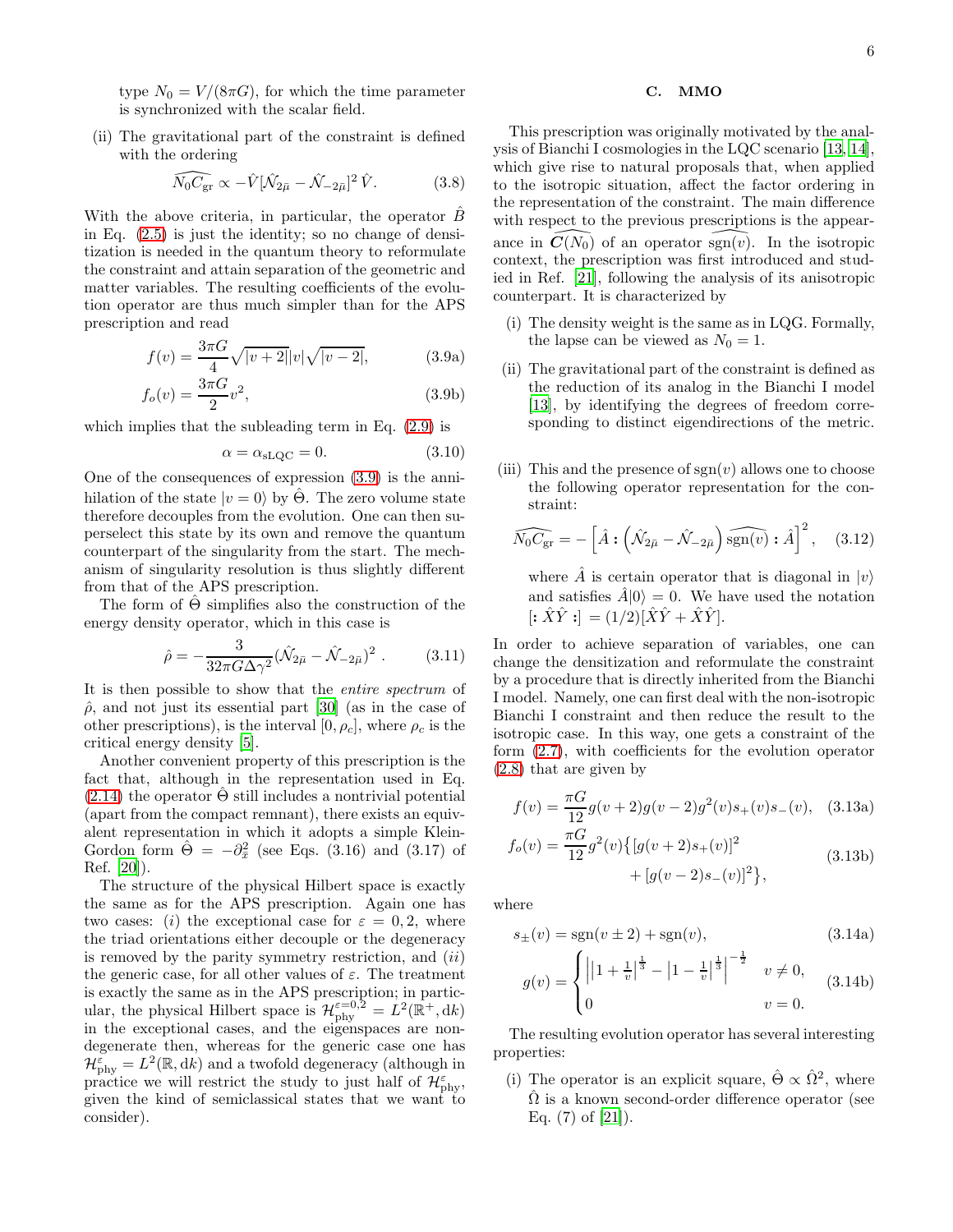(ii) The coefficients  $f(v)$  and  $f_o(v)$  vanish in the whole interval  $v \in [-2, 2]$ .

The latter implies, in particular, that the states whose support corresponds to different orientations of the triad are not mixed under the action of the constraint. Furthermore, one can see that the superselection sectors corresponding to  $\Theta$  now have support on semilattices [\(3.7\)](#page-4-1), and the absolutely continuous spectrum of  $\Theta$  in each of them is positive and nondegenerate. Hence, each superselection sector (without any exception) has the structure found for the exceptional situations in the other prescriptions presented above.

This in turn implies that the exact structure of  $\mathcal{H}_{\text{phv}}$ not only becomes the same for all the superselection sectors (in contrast with the previous prescriptions), but also that it is technically simpler to deal with it (as we will discuss in detail in Sec. [IV\)](#page-7-0).

Another interesting property follows directly from the nondegeneracy of the spectrum. Namely, all the basis elements converge in the limit of large  $v$  to WDW exact standing waves. This property, which holds always in this prescription, is achieved in the previous two prescriptions only for the exceptional cases  $\varepsilon = 0, 2$ . For the remaining sectors, the discussed limit presents a small (decaying exponentially with  $k$ ) but nonvanishing deviation from the standing waves, analogous to the case of a tunneling through a potential barrier.

Finally, the asymptotic expansions of  $f(v)$  and  $f_o(v)$ for  $v \to \infty$  give

$$
\alpha = \alpha_{\text{MMO}} = \frac{5}{3}.\tag{3.15}
$$

## <span id="page-6-2"></span>D. sMMO

In this prescription, which has not been stated explicitly in the literature so far, the density weight and the operator representation of the constraint are selected to bring together the nice features of the sLQC and MMO prescriptions:

- (i) The density weight is chosen as in the sLQC prescription, so that one directly attains separation of the geometric and matter variables in the constraint.
- (ii) The constraint operator is defined as a reduction of its Bianchi I counterpart, as in the MMO prescription.

Again, the presence of  $sgn(v)$  and the parallelism with Bianchi I allow one to choose an operator ordering such that the gravitational part of the constraint is of the form specified in Eq.  $(3.12)$  (but with the operator A differing from that of the MMO prescription). With these choices,

 $\Theta$  is given by the following coefficients:

$$
f(v) = \frac{3\pi G}{16} \sqrt{|v+2|} |v| \sqrt{|v-2|} s_+(v) s_-(v), \quad (3.16a)
$$

$$
f_o(v) = \frac{3\pi G}{16}|v| \left[ |v+2|s_+^2(v) + |v-2|s_-^2(v) \right], \quad (3.16b)
$$

with  $s_{\pm}(v)$  defined in Eq. [\(3.14a\)](#page-5-2). The asymptotic behavior of these coefficients leads to a potential term in Eq. [\(2.14\)](#page-2-5) with

$$
\alpha = \alpha_{\text{sMMO}} = 0. \tag{3.17}
$$

This prescription shares all the qualitative properties of the MMO one: the spectrum, the decoupling of the  $|v = 0\rangle$  state, the decoupling of the triad orientations for all superselection sectors, as well as all the properties following from this (see Sec. [III C\)](#page-5-3). On the other hand, the resulting evolution operator differs from the one of the sLQC prescription only by a diagonal operator supported on  $v \in (-4, 4) \setminus \{0\}$ . For the sector  $\varepsilon = 0$  that difference vanishes. This implies that the system is exactly solvable for  $\varepsilon = 0$ , while for the remaining sectors the difference is just a tiny correction (see the comparison in Sec. [V\)](#page-12-0), which for a noncompact system vanishes in the limit in which the regulator is removed.

## <span id="page-6-0"></span>E. Measuring the differences between prescriptions

In principle, the considered prescriptions may lead to distinct physical pictures. To analyze this possibility, we will investigate in Sec. [IV](#page-7-0) the behavior of the set of standard cosmological observables introduced above. But, independently of the existence of significant differences for these observables and the feasibility of its detection, it is clear that there are discrepancies in the physical sector of the theory and that these cannot be absorbed just by a change of representation. In fact, we observe differences both in the exact structure of  $\mathcal{H}_{\text{phy}}$  and in the (subleading) potential term of  $\hat{\Theta}$ , characterized by the constant  $\alpha$  [see Eq. [\(2.14\)](#page-2-5)].

This implies that there indeed exist observables which can detect the differences between prescriptions, even though they may be not of the greatest interest from a physical viewpoint. One observable of this kind is the densitized constraint  $\hat{\mathcal{C}}$  itself. Actually, given a prescription A corresponding to either APS, sLQC, MMO, or sMMO, the constraint  $\hat{\mathcal{C}}_A$  will obviously annihilate all physical states  $|\Psi_A\rangle \in \mathcal{H}_{\text{phy}}^A$ , while it will not do so generically for physical states of any other prescription  $\mathbf{B} \neq \mathbf{A}$  (provided the action of  $\mathcal{C}_{\mathbf{A}}$  can be defined on them). Mathematically, this means that

$$
\forall \mathbf{A} \neq \mathbf{B}, \begin{cases} \forall \chi \in \mathcal{H}_{\text{kin}} : & (\Psi_{\mathbf{A}} | \hat{\mathcal{C}}_{\mathbf{A}} | \chi \rangle = 0, \\ \exists \chi \in \mathcal{H}_{\text{kin}} : & (\Psi_{\mathbf{A}} | \hat{\mathcal{C}}_{\mathbf{B}} | \chi \rangle \neq 0. \end{cases} (3.18)
$$

The difference between two constraints is of the form

<span id="page-6-1"></span>
$$
\hat{\mathcal{C}}_{A} - \hat{\mathcal{C}}_{B} = \widehat{\Delta \Theta}_{AB} \otimes \mathbb{1}, \quad \widehat{\Delta \Theta}_{AB} = \hat{\Theta}_{A} - \hat{\Theta}_{B}, \quad (3.19)
$$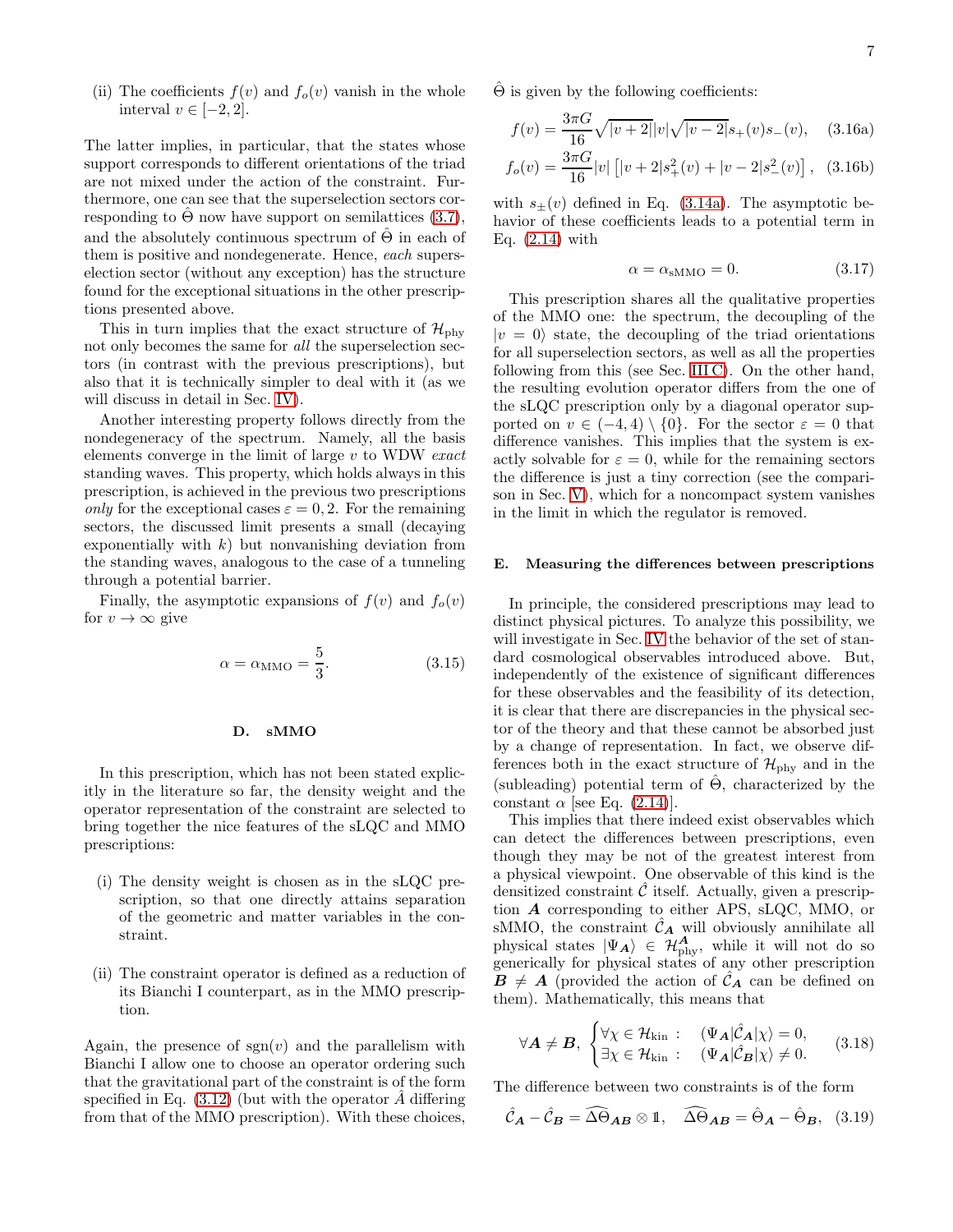where  $\Delta\Theta_{AB}$  is a well defined kinematical observable in  $\mathcal{H}^{\mathrm{gr}}_{\mathrm{kin}}.$  We can then define a family of physical observables  $\Delta\Theta_{AB}|_{\phi}$  following the procedure explained in Sec. [II B 4.](#page-3-1) Such family allows us not only to detect the differences between prescriptions, but also to pinpoint its variation in the evolution.

To understand the nature of these differences, let us note that the operator  $\Delta\Theta_{AB}$  can be split like in Eq.  $(2.12)$ , which gives in the (momentum) b representation:

<span id="page-7-2"></span>
$$
\widehat{\Delta\Theta}_{AB} = 3\pi G \frac{\alpha_B - \alpha_A}{\cosh^2(2x)} + \widehat{\delta\Theta}_A - \widehat{\delta\Theta}_B. \tag{3.20}
$$

The compact term  $\widehat{\Delta \delta \Theta}_{AB} = \widehat{\delta \Theta}_A - \widehat{\delta \Theta}_B$  can be neglected in the limit in which the infrared regulator is removed. The only residual difference between the prescriptions is thus generated by the potential term in Eq. [\(3.20\)](#page-7-2). Owing to the shape of the potential, the maximum difference is expected to occur near the bounce point  $x = 0$ . Its global effect can be understood physically as a slight difference in the dispersion of the free Klein-Gordon wave packets [\[32\]](#page-17-24) by this potential.

## <span id="page-7-0"></span>IV. NUMERICAL ANALYSIS

The different properties of the studied prescriptions force us to apply different numerical methods in our analysis. The elementary "bricks" from which we construct the physical states are (some of) the eigenfunctions of the operator  $\Theta$ , which form an orthonormal basis of the gravitational part of the kinematical Hilbert space. We will thus start (in Sec. [IV A\)](#page-7-1) with a detailed explanation of the procedure to build this basis. We will then describe the procedures to construct the physical states and evaluate the expectation values and the dispersions of the observables. This will be done in Sec. [IV B](#page-9-0) and [IV C,](#page-10-0) respectively. Finally, in Sec. [IV D](#page-10-1) we will discuss and compare the efficiency and precision of the methods used in different regimes. The details of most of the numerics employed in our analysis can be found in Refs. [\[4,](#page-16-3) [5,](#page-16-4) [21\]](#page-17-13). Here, we will concentrate mainly on aspects that are new or have not been sufficiently explored before. Our starting point is provided by appendices B and A.2 of Refs. [\[4](#page-16-3)] and [\[8](#page-16-7)], respectively.

## <span id="page-7-1"></span>A. Basis construction

As we have already commented, the operator  $\hat{\Theta}$  has a continuous spectrum, and is thus diagonalizable in a basis of generalized eigenfunctions [solutions to Eq. [\(2.10\)](#page-2-2) with an infinite kinematical norm. Depending on the degeneracy of the spectrum, these basis elements are supported on semilattices (nondegenerate case) or entire lattices (degenerate case), and can be determined following different procedures.

## <span id="page-7-6"></span>1. Nondegenerate eigenfunctions

This is the simplest situation from a technical point of view. It occurs in the exceptional superselection sectors  $(\varepsilon = 0, 2)$  of the APS and sLQC prescriptions and in all sectors of the MMO and sMMO ones. In all these cases, the particular form of the evolution operator  $\Theta$  is such that the eigenfunctions  $(e_k^{\varepsilon})$  (where  $k \in \mathbb{R}^+$ ) are uniquely determined by their initial value  $e_k^{\varepsilon}(\varepsilon)$ . To fix the phase of the eigenfunctions, we choose this initial piece of data to be positive (see Refs. [\[5](#page-16-4), [21\]](#page-17-13)). Once the values at  $v > 0$  are obtained, the function is extended to  $v < 0$  by symmetry requirements:  $e_k^{\varepsilon}(-v) = e_k^{\varepsilon}(v)$ .

Let us now explain how to get  $e_k^{\varepsilon}(v)$  for  $v > 0$ . One can see [\[8\]](#page-16-7) that the asymptotic limit  $v \to \infty$  of  $e_k^{\varepsilon}(v)$  has the form

<span id="page-7-3"></span>
$$
e_k^{\varepsilon}(v)\rightarrow r[e^{i\phi_k^{\varepsilon}}\underline{e}_k(v)+e^{-i\phi_k^{\varepsilon}}\underline{e}_{-k}(v)],\qquad(4.1)
$$

where  $\phi_k^{\varepsilon}$  is a phase shift, r is a positive real number, and  $\underline{e}_{\pm k}(v)$  are the generalized eigenfunctions of the WDW analog of  $\hat{\Theta}$  (see Appendix [A\)](#page-16-8). Given that  $\underline{e}_{\pm k}(v)$  are (delta-)normalized as in Eq. [\(A3\)](#page-16-9), the normalization condition [\(2.11\)](#page-2-8) implies that  $r = 2$  (see appendix A.2 of Ref. [\[8](#page-16-7)]). The relation between the initial value  $e_k^{\varepsilon}(\varepsilon)$  and the normalization factor  $r$  is a priori unknown and can be determined only once the eigenfunction (its  $v \to \infty$ limit) is evaluated. To overcome this problem, we divide the evaluation into several steps:

- (i) evaluation of a non-normalized eigenfunction  $\psi_k$ ;
- (ii) finding its WDW limit to determine its norm  $\|\psi_k\|$ relative to the condition [\(2.11\)](#page-2-8);
- (iii) rescaling the eigenfunction to reach a normalized one:  $\psi_k(v) \mapsto e_k^{\varepsilon}(v) = ||\psi_k||^{-1} \psi_k(v).$

In the first step, we construct  $\psi_k$  by setting  $\psi_k(\varepsilon) = 1$ . The eigenfunction is then evaluated using Eq. [\(2.10\)](#page-2-2) in an iterative process, point by point in the domain  $\mathcal{L}_{\varepsilon}^{+} \cap I$ , where  $I = [\varepsilon, v_M]$ . The boundary  $v_M \gg k$  is chosen to lie (whenever technically possible) deeply in the regime where the corrections to the asymptotic behavior [\(4.1\)](#page-7-3) are small. In the present simulations, following numerical estimations, we fix

<span id="page-7-5"></span>
$$
v_M \approx 4 \cdot \min[10^7, \max\{100 \cdot k, \exp(3\pi/k)\}].
$$
 (4.2)

This choice ensures also that, for small  $k$ , the selected interval contains at least one oscillation period.

The second step is completed by a method analogous to the transfer matrix technique used in the proof of Eq. [\(4.1\)](#page-7-3) in Ref. [\[8](#page-16-7)]. Namely, the value of the eigenfunction at each pair of consecutive points in its domain of definition is represented as a linear combination of the WDW basis functions, adopting the form

<span id="page-7-4"></span>
$$
\psi_k(v) = \sqrt{\frac{2}{\pi v}} \tilde{r}_k(v) \cos[kx + \phi_k(v)], \qquad (4.3)
$$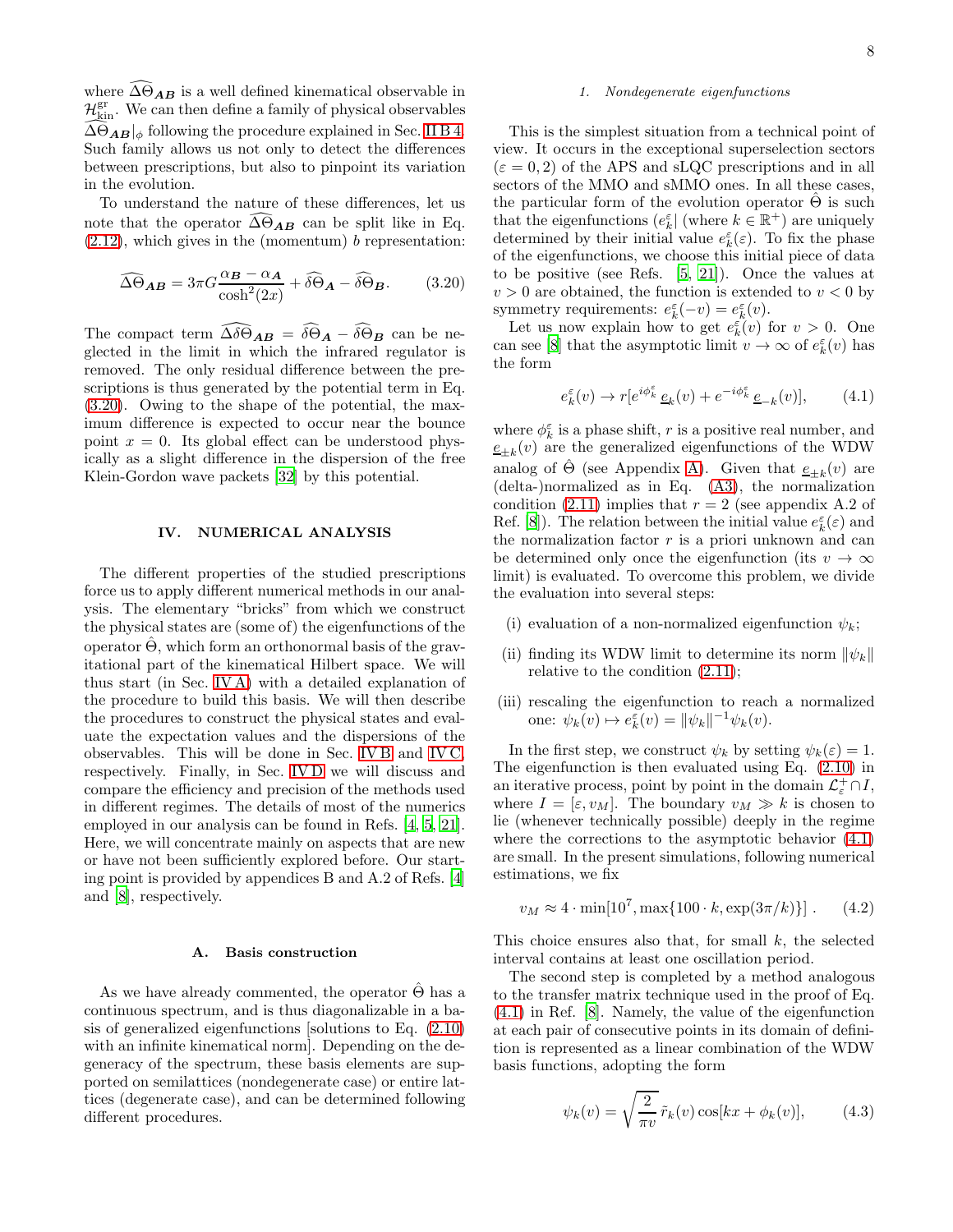where  $x = \ln v$ , and the v-dependent coefficients  $\tilde{r}_k(v)$ and  $\phi_k(v)$  converge according to Eq. [\(4.1\)](#page-7-3) to their respective limits  $\tilde{r}_k^{\epsilon}$  and  $\phi_k^{\varepsilon}$ , respectively, with a rate

$$
\tilde{r}_k(v) = \tilde{r}_k^{\epsilon} \left[ 1 + O\left(\frac{k^2}{v^2}\right) \right],\tag{4.4a}
$$

$$
\phi_k(v) = \phi_k^{\varepsilon} \left[ 1 + O\left(\frac{k^2}{v^2}\right) \right]. \tag{4.4b}
$$

The normalization is now determined by the identity  $\tilde{r}_k^{\varepsilon} = 2||\psi_k||$ . The limit  $\tilde{r}_k^{\varepsilon}$  can be evaluated quite easily. For that we only need a sequence of points  $\{(v_n^{-1}, \tilde{r}_k^n)\}$ with  $n \in \mathbb{N}$ , extrapolating numerically the desired limit at  $v^{-1} \to 0$  (see appendix B of Ref. [\[4](#page-16-3)]). In practice, we choose the sequence of points  $v_n$  to approximately follow the behavior  $v_n \approx 2^{-n}v_0$ , and use a polynomial extrapolation (Neville's method). The specific method to evaluate  $\tilde{r}_k^n$  depends on the value of k, namely:

- 1. If  $k x_M > 2\pi$  (large k), with  $x_M = \ln v_M$ , the WDW limit (being a standing wave) has a wavelength small enough as to oscillate at least a few times in the chosen domain. Collecting the information at the extrema of these oscillations, we build a set of pairs  $\{(v_n^{-1}, \tilde{r}_k^n)\}\.$  The precise algorithm to evaluate these pairs is the following:
	- (a) we find an extremum of  $\psi_k(v)$ , namely, a point  $v_n \in \mathcal{L}_{\varepsilon}^+ \cap I$  where  $|\psi_k(v_n)| > |\psi_k(v_n + 4)|$  and  $|\psi_k(v_n)| > |\psi_k(v_n-4)|$ ; initially, we look for the extremum closest to  $x_M$ ;
	- (b) we extend  $\psi_k$  to the interval  $[v_n-4, v_n+4]$  via a polynomial interpolation of second-order (in x); the resulting function has the form  $(4.3)$ up to fourth-order corrections;
	- (c) given this interpolating function, we determine the pair  $\{(v_n^{-1}, \tilde{r}_k^n)\}$  corresponding to its extremum;
	- (d) we repeat the procedure, searching for the next extremum close to the point  $x_n - \ln 2$ ; the procedure is repeated iteratively until we obtain a sequence of five points, or we enter the region where the loop corrections become significant.
- 2. If  $k x_M < 2\pi$  (small k), the wavelength of the oscillations is larger than  $x_M$ , and we do not get a sufficient number of extrema in the selected domain. Therefore, we modify the procedure explained above as follows: for each value of  $v_n$ , with  $x_n = \ln v_n$ , instead of searching for an extremum, we consider the pair of consecutive points  $(v_n, v_n + 4)$  and solve algebraically Eq.  $(4.3)$  to find  $(r_k(v), \phi_k(v)).$

The procedure used for small values of  $k$  is simpler, since it does not involve identifying extrema nor interpolating, but is less accurate than the one employed for large  $k$ 's.

Once the sequence  $\{(v_n^{-1}, \tilde{r}_k^n)\}\)$  has been found, the limit of  $\tilde{r}_k^n$  is determined using a polynomial extrapolation (Neville's method) at  $v^{-1} = 0$ .

## <span id="page-8-2"></span>2. Degenerate eigenfunctions

<span id="page-8-1"></span>This is the generic situation (generic superselection sectors) found in the APS and sLQC prescriptions. In the basis construction, we follow (with minor improvements) the procedure presented in Refs. [\[4](#page-16-3), [5\]](#page-16-4). As already mentioned, the eigenspaces are twofold degenerate, but in our analysis we concentrate ourselves on a distinguished one-dimensional family of eigenstates (which can be next extended to the full basis via orthogonal completion). The general eigenfunctions are solutions of a genuine second-order difference equation, and hence require the specification of two pieces of initial data, e.g. the values at two consecutive points of their support. The restriction by parity symmetry does not impose any constraints on the data, since for generic sectors the image under parity reflection of a lattice  $\mathcal{L}_{\varepsilon}$  is a different lattice  $\mathcal{L}_{4-\varepsilon}$ . This implies in particular that any eigenfunction supported on  $\mathcal{L}_{\varepsilon}$  can be extended in a straightforward way to  $\mathcal{L}_{\varepsilon} \cup \mathcal{L}_{4-\varepsilon}$  by (anti)symmetry.

Taking into account all this, we construct the (distinguished half) basis as follows:

- <span id="page-8-0"></span>(i) first, we build on  $\mathcal{L}_{\varepsilon}$  a pair of auxiliary eigenfunctions  $\psi_k^{\pm}(v)$  [again solutions to Eq. [\(2.10\)](#page-2-2)] which converge to the WDW basis elements  $\underline{e}_{-|k|}$  in the limits  $v \to \pm \infty$ , respectively;
- (ii) then, after a suitable rotation of their phases in a process detailed below, we add these functions and (delta-)normalize the outcome.

In the first step of these computations, we choose the domain  $I = \mathcal{L}_{\varepsilon} \cap [-v_M, v_M]$ , where  $v_M$  is selected as in Eq. [\(4.2\)](#page-7-5). The initial data for  $\psi^{\pm}$  are given at the lowest (for  $-$ ) or greatest (for  $+$ ) pair of points in I, and are set *equal* to the values of  $\underline{e}_{-|k|}(v)$  at those points. While this construction is not an exact implementation of [\(i\)](#page-8-0) above, in practice it approximates it with sufficient precision, owing to the quick convergence of the LQC eigenfunctions to their WDW limits.

Once the auxiliary eigenfunctions are evaluated, we determine their WDW limit at the opposite orientation side  $v \to \pm \infty$ . Since the initial data are complex, this limit does not generally correspond to WDW standing waves, and takes the more general form:

$$
\psi_k^{\pm}(v) = a_{\varepsilon}^{\pm} e^{i\alpha_{\varepsilon}^{\pm}} \underline{e}_k(v) + b_{\varepsilon}^{\pm} e^{i\beta_{\varepsilon}^{\pm}} \underline{e}_{-k}(v), \tag{4.5}
$$

where  $a_{\varepsilon}^{\pm}, b_{\varepsilon}^{\pm} \in \mathbb{R}^+$ , whereas  $\alpha_{\varepsilon}^{\pm}, \beta_{\varepsilon}^{\pm} \in [0, 2\pi)$ . They are all functions of  $k$ , but we will ignore this in the notation so that it does not get too complicated. The numerical analysis shows that the amplitude coefficients  $a_{\varepsilon}^{\pm}$  and  $b_{\varepsilon}^{\pm}$  grow (approximately) in an exponential way with k.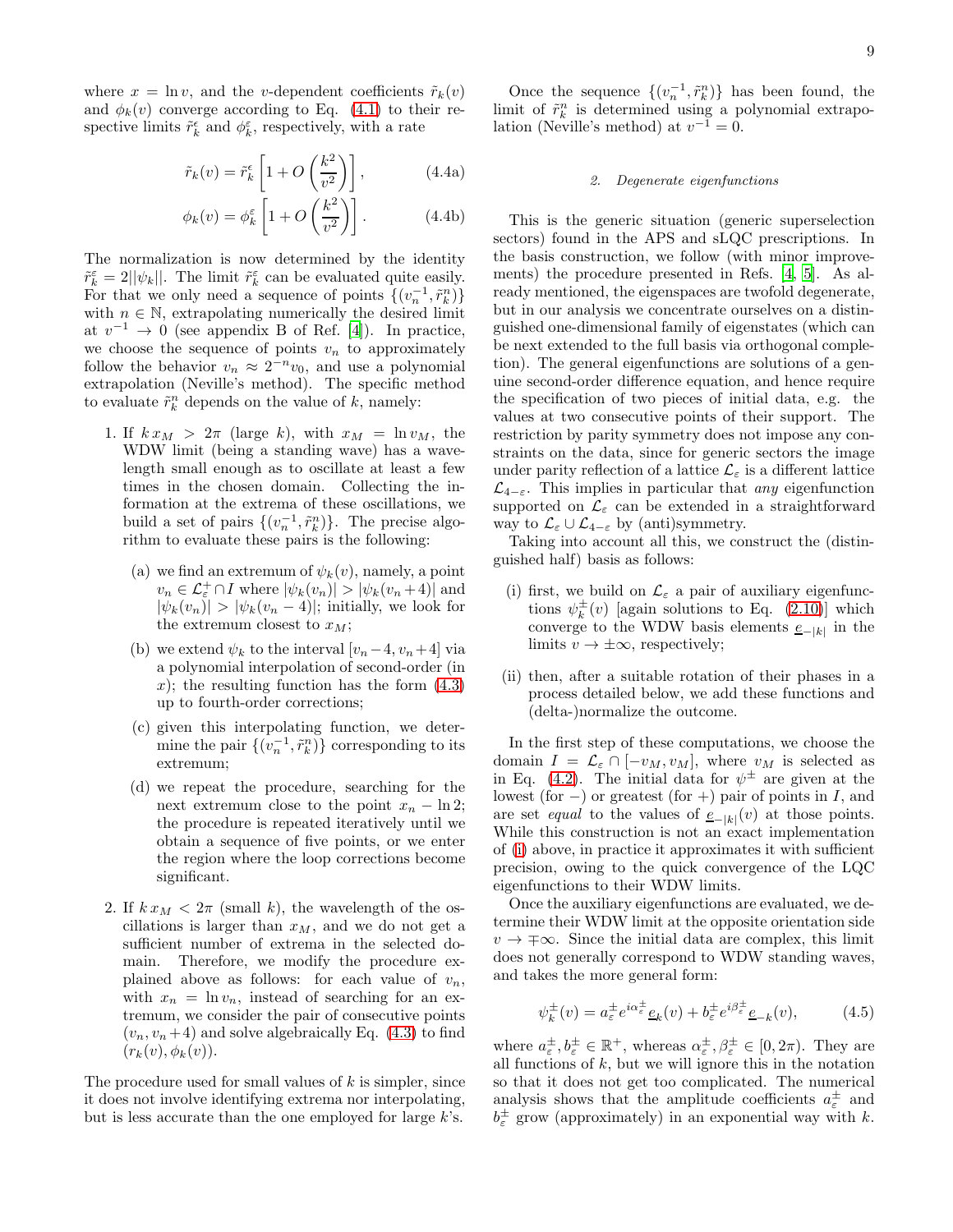And, on the other hand, the selfadjointness of  $\hat{\Theta}$  implies that  $|a_{\varepsilon}^{\pm}|^2 - |b_{\varepsilon}^{\pm}|^2 = 1$  [\[4](#page-16-3), [5](#page-16-4)].

To evaluate these coefficients, we split  $\psi^{\pm}$  into real and imaginary parts, denoted from now on by the symbols  $\Re$ and  $\Im$ , respectively. Since each of them separately converges to a standing wave, we can then directly apply the technique used in the nondegenerate situation, presented in Sec. [IV A 1.](#page-7-6) The only complication with respect to that case is that, in addition to the norm factors [like  $\tilde{r}_k^{\varepsilon}$  in Eq. [\(4.4a\)](#page-8-1)], we also need to find the phase shifts  $\phi_k^{\varepsilon}$ . We do so by constructing the sequences  $\{(v_n^{-1}, \phi_k^n)\}$  $-\text{analogs of }\{(v_n^{-1}, \tilde{r}_k^n)\}\text{ and by finding their limit when }$  $v_n^{-1} \to 0$ . As before, the values of  $\phi_k^n$  are determined for large  $k$  by the positions of extrema, while for low  $k$  they are evaluated algebraically.

Once we know the limiting coefficients of the four components  $\Re[\psi^{\pm}]$  and  $\Im[\psi^{\pm}]$ , the coefficients  $a_{\varepsilon}^{\pm}$ ,  $b_{\varepsilon}^{\pm}$ ,  $\alpha_{\varepsilon}^{\pm}$ , and  $\beta_{\varepsilon}^{\pm}$  can be easily calculated in terms of them. The determined data are then used to construct the desired linear combination of the two components  $\psi^{\pm}$ . This involves two aspects:  $(i)$  normalization, and  $(ii)$  rotation.

Concerning the normalization, we rescale the function using the fact that  $4||\psi_{k}^{\pm}||^{2} = |a_{\epsilon}^{\pm}|^{2} + |b_{\epsilon}^{\pm}|^{2} + 1$ . This ensures that each of the two considered components contributes with the same weight to the final basis element. Thus, the final result will have a very similar behavior to that of the asymptotically standing waves of Sec. [IV A 1.](#page-7-6)

We then rotate  $\psi^{\pm}$  to compensate for the overall phase

<span id="page-9-1"></span>
$$
\chi_{\varepsilon}^{\pm} = -\frac{1}{2} (\alpha_{\varepsilon}^{\pm} + \beta_{\varepsilon}^{\pm}). \tag{4.6}
$$

This step, new with respect to the procedure specified in Refs. [\[4,](#page-16-3) [5\]](#page-16-4), is convenient to improve the semiclassicality properties of the physical states constructed with our techniques from the final basis elements.

As a result, we obtain the new two components  $\tilde{\psi}_k^{\pm}(v) = e^{i\chi_{\varepsilon}^{\pm}} ||\psi_k^{\pm}||^{-1} \psi_k^{\pm}(v)$ . One can see that, in the corresponding limits  $v \to \pm \infty$ , they behave as in Eq. [\(4.1\)](#page-7-3) up to corrections of order  $(a_{\varepsilon}^{+})^{-1}$ , which is a sufficiently good approximation for  $k \gg 1$ .

Finally, these components are added and their sum is normalized:

$$
\tilde{e}_k^{\varepsilon}(v) = \frac{1}{\sqrt{2}} \frac{\tilde{\psi}_k^+(v) + \tilde{\psi}_k^-(v)}{\sqrt{1 + \Re[z_k]}},\tag{4.7}
$$

where

$$
z_k = \frac{a_\varepsilon^- e^{i(\phi_\varepsilon^- - \chi_\varepsilon^+)} + a_\varepsilon^+ e^{-i(\phi_\varepsilon^+ - \chi_\varepsilon^-)}}{\|\psi_k^+\| \|\psi_k^-\|}.
$$
 (4.8)

This last quantity comes from the scalar product between  $\tilde{\psi}_k^+$  and  $\tilde{\psi}_k^-$ , and in the regime  $k \gg 1$  is of the order of  $(a_{\varepsilon}^+)^{-1}$ . As a consequence, it can be neglected for physically interesting states (large  $k$ ). In such case, one again recovers the behavior of  $\tilde{e}_k^{\varepsilon}$  shown in Eq. [\(4.1\)](#page-7-3).

The final step in the basis construction is the symmetrization to get the generalized eigenfunction  $(e_k^\varepsilon|$  supported on  $\mathcal{L}_{\varepsilon} \cup \mathcal{L}_{4-\varepsilon}$ :

$$
\langle e_k^{\varepsilon} | v \rangle = \frac{1}{\sqrt{2}} \left[ \langle \tilde{e}_k^{\varepsilon} | v \rangle + \langle \tilde{e}_k^{\varepsilon} | - v \rangle \right]. \tag{4.9}
$$

# <span id="page-9-0"></span>B. Physical states: construction and analysis

In the numerical analysis that was carried out in Refs. [\[4](#page-16-3), [5\]](#page-16-4), the physical states consisted in Gaussian distributions

<span id="page-9-2"></span>
$$
\tilde{\Psi}(k) = \Psi_G(k) = \frac{1}{(2\pi)^{1/4}\sqrt{\sigma}} e^{-(k-k_0)^2/(4\sigma^2)}, \quad k \in \mathbb{R}.
$$
\n(4.10)

The parameters  $k_0$  and  $\sigma$  are related in a simple way with the expectation value  $\langle \hat{p}_{\phi} \rangle$  and the dispersion  $\Delta \hat{p}_{\phi}$  of the momentum of the scalar field

$$
\langle \hat{p}_{\phi} \rangle = \sqrt{12\pi G} \, k_0, \qquad \frac{\Delta \hat{p}_{\phi}}{\langle \hat{p}_{\phi} \rangle} = \frac{\sigma}{k_0}.
$$
 (4.11)

In principle, the support of the Gaussian spectral profile is the entire real line, thus being directly applicable to the cases when the basis elements cover the entire set  $k \in \mathbb{R}$  (the degenerate situation described in Sec. [IV A 2,](#page-8-2) after including the orthogonal complement of the constructed half basis). In the cases where the spectrum of  $\Theta$  is nondegenerate, the Gaussian profiles suffer a modification (owing to the cutoff at  $k = 0$ ). Therefore, in such situations the final shape resembles a true Gaussian only for profiles that are sharply peaked, so that  $k_0$  is large compared to  $\sigma$ .

Since we are interested in the study of more general physical states, for which the different prescriptions may in principle lead to different quantum predictions, we introduce more convenient profiles, applicable without modifications to both the degenerate and the nondegenerate cases. Specifically, we consider logarithmic normal distributions of the type:

$$
\Psi_L(k) = \frac{1}{(2\pi)^{1/4}\sqrt{\sigma k}} e^{-\left[\ln(k/k_0)\right]^2/(4\sigma^2)},\tag{4.12}
$$

with  $k$  running over the positive semiaxis. The positive parameters  $k_0$  and  $\sigma$  are related now to  $\langle \hat{p}_{\phi} \rangle$  and  $\Delta \hat{p}_{\phi}$  as follows:

$$
\langle \hat{p}_{\phi} \rangle = \sqrt{12\pi G} k_0 e^{\sigma^2/2}, \qquad \frac{\Delta \hat{p}_{\phi}}{\langle \hat{p}_{\phi} \rangle} = \sqrt{e^{\sigma^2} - 1}. \tag{4.13}
$$

We will analyze this two-parameter family of states to investigate the discrepancies between prescriptions in the regimes where  $\langle \hat{p}_{\phi} \rangle$  and  $\Delta \hat{p}_{\phi}$  are of the same order.

The wave function  $\Psi(v, \phi)$  corresponding to a given profile  $\Psi(k)$  can be evaluated directly by performing the integral [\(2.17\)](#page-3-3). Obvious technical limitations require us to, first, discretize the integral and, second, restrict it to a compact domain  $D$  in  $k$ . For our purposes, it is sufficient to choose D as

$$
\mathbb{D} = [k_0 e^{-s\sigma}, k_0 e^{s\sigma}], \quad \text{with} \quad s \in \mathbb{N}^+.
$$
 (4.14)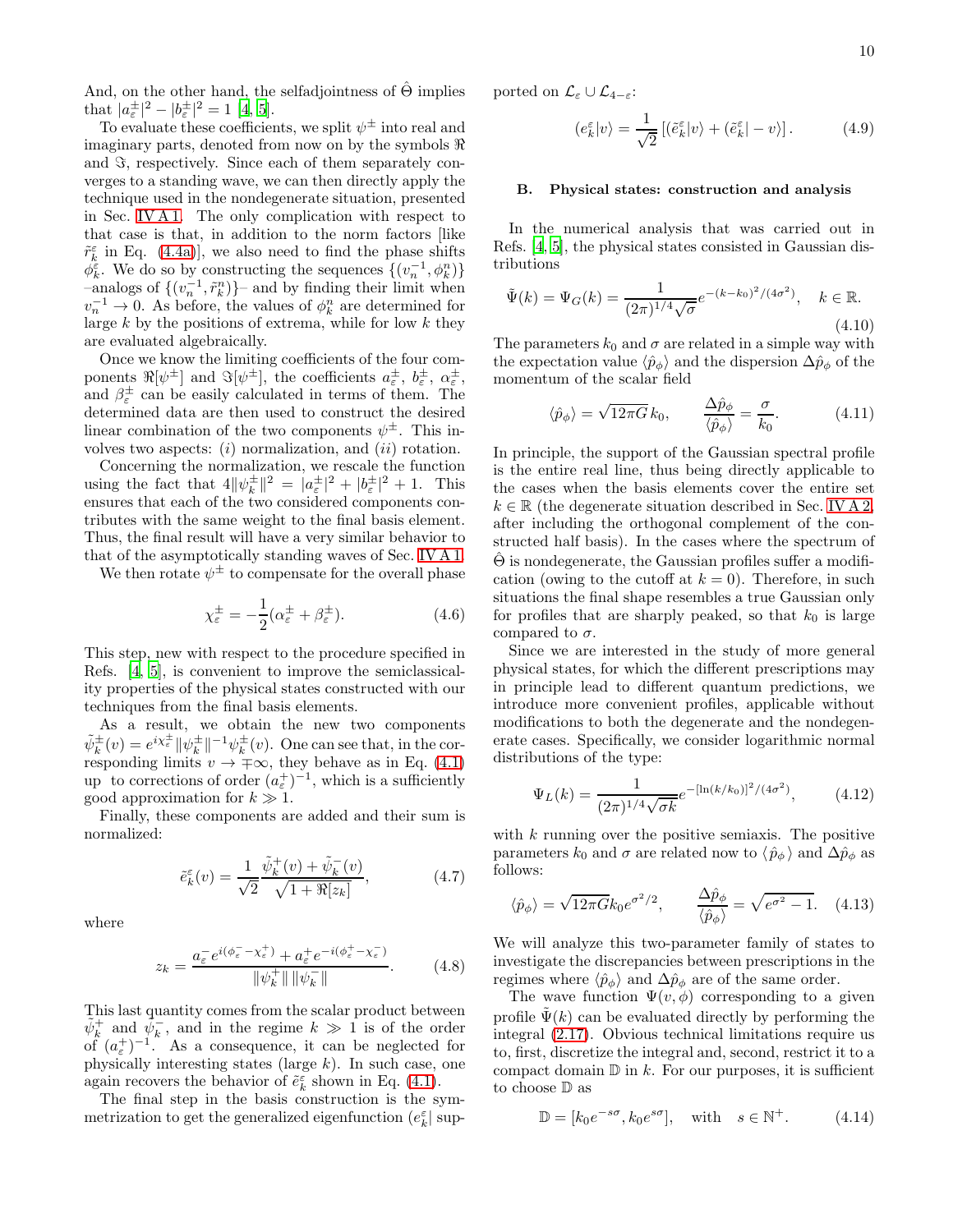As far as  $s > 7$ , one can check that the relative error in the integration owing to the neglected contribution of  $k \in \mathbb{R} \setminus \mathbb{D}$  is less than  $10^{-12}$ . In our simulations, we have chosen  $s = 10$ .

For the numerical integration of Eq.  $(2.17)$  in D, we have used *Romberg's* method (see e.g. Ref. [\[33](#page-17-25)]). This method is particularly convenient if one wants to restrict the number of integrand probing points in D, which is the case here, as the evaluation of the basis elements is the most numerically expensive step of the process. To control the integration precision, we have demanded that the difference of the results between the consecutive orders  $l$  and  $l + 1$  of the polynomial extrapolation (an internal component of the Romberg method [\[33\]](#page-17-25)) satisfy

$$
\|\Psi_{\phi}^{(l+1)} - \Psi_{\phi}^{(l)}\|_{\text{phy}} < \delta \|\Psi_{\phi}^{(l+1)}\|_{\text{phy}},\tag{4.15}
$$

where the imposed error bound  $\delta$  varies from  $10^{-6}$  to  $10^{-10}$ , depending on the simulation. To avoid an excessive cost of time in the integration, we have restricted the number of the integrand probing points (forming the uniform lattice in  $\mathbb{D}$ ) to  $2^{12} + 1$ .

## <span id="page-10-0"></span>C. Observables

We can now proceed to calculate the action of observables on the states represented by the wave functions constructed in the previous subsection. In particular, we can evaluate and compare the expectation values and dispersions of those observables. We consider two types of observables: those introduced in Sec. [II B 4,](#page-3-1) which encode standard properties of interest in cosmology – namely,  $\ln |\hat{v}|_{\phi}$ ,  $\hat{H}_{\phi}$ , and  $\hat{\rho}_{\phi}$ , and the observables defined in Sec. [III E,](#page-6-0) which are specially suitable to detect the differences between the studied prescriptions.

The dynamical information is extracted by means of the Schrödinger picture, where the evolution of a state is seen as a mapping between initial data (on a constant  $\phi$  slice) via the unitary transformation [\(2.16\)](#page-3-4). In this picture, the action of a physical observable is obtained from that of its kinematical precursor (see Sec. [II B 4\)](#page-3-1) on the appropriate initial data slice.

This fact has been applied in previous numerical studies of LQC, starting with Ref. [\[5](#page-16-4)], in order to extract dynamical data. In our case, in the v representation, all the interesting kinematical operators (precursors) are either multiplication operators or combinations of multiplications and shifts. This simple form allows us to evaluate the results of their action straightforwardly by making use of the map  $\Psi_{\phi}(v) \mapsto \ln |v| \Psi_{\phi}(v)$ , Eq. [\(2.19\)](#page-3-5), Eq.  $(2.20)$ , and the right formula in Eq.  $(3.19)$ .

The expectation values are then evaluated via the kinematical inner product on  $\mathcal{H}_{gr}$ ,

<span id="page-10-2"></span>
$$
\langle \Psi_{\phi} | \Phi_{\phi} \rangle = \sum_{v \in \mathcal{L}_{\epsilon} \cap J} \bar{\Psi}_{\phi}(v) \Phi_{\phi}(v) , \qquad (4.16)
$$

where, for technical reasons, the summation is restricted to the compact region  $J = [-v_{m'}, v_{m'}]$  (in the degenerate 11

case) or  $J = [0, v_{m'}]$  (in the nondegenerate case). In our simulations the bound  $v_{m'}$  has been selected to lay always in the interval  $[10^4, 4 \cdot 10^6]$ , its specific value varying for different simulations. This choice ensures that the error caused by the restriction to a compact domain J has a subleading contribution compared with other numerical errors that arise in the evaluation process.

To isolate the numerical noise (see Fig. [1\)](#page-11-0) generated by the errors introduced in the evaluation of the basis and in the integration of the wave function  $\Psi$  on each slice, the values of  $\Psi_{\phi}(v)$  entering Eq. [\(4.16\)](#page-10-2) have been modified by a filter, namely, whenever  $|\Psi_{\phi}(v)| < \alpha \sup |\Psi_{\phi}|$  the value  $\Psi_{\phi}(v)$  has been set equal to zero. This prevents this type of noise from affecting the computation of the expectation values. In our simulations, the value of the relative bound  $\alpha$  has been selected to vary between  $10^{-8}$ and 10−<sup>6</sup> .

The dispersions have been calculated using the standard formula

$$
\langle \Delta \hat{O} \rangle^2 = \langle \hat{O}^2 \rangle - \langle \hat{O} \rangle^2 \tag{4.17}
$$

for each observable  $\hat{O}$ .

Finally, since we work in the symmetric sector, we note that we can restrict all our considerations to half of the support of the wave function; in particular, when limited to a compact region, we can restrict ourselves to a domain like  $J$ , as specified below Eq.  $(4.16)$ .

## <span id="page-10-1"></span>D. Efficiency and precision

Let us now investigate the properties of the numerical techniques discussed in the previous subsections from the perspective of the computational precision and efficiency. The numerical computations necessary to get the final results consist of several steps:  $(i)$  evaluation of the basis elements  $(e_k^{\varepsilon})$  (discussed in detail in Sec. [IV A\)](#page-7-1), (ii) integration of the spectral profile to determine the wave function for each constant value of  $\phi$  (Sec. [IV B\)](#page-9-0), and *(iii)* evaluation of the action of the observables and computation of their expectation values and dispersions (Sec. [IV C\)](#page-10-0). Each of these steps introduces its own source of numerical error and presents a different efficiency.

We start with the first of these steps: the evaluation of the basis elements. The comparisons during the simulations have shown that this step is responsible for most of the computational cost, and therefore it is the most critical part from the viewpoint of the efficiency. As discussed in Sec. [IV A,](#page-7-1) the actual algorithms and cost depend on the degeneracy of the basis, and hence vary significantly with the considered superselection sector and quantization prescription.

In the nondegenerate case (Sec. [IV A 1\)](#page-7-6), the calculation involves two steps: the determination of the nonnormalized eigenfunctions  $\psi_k$  and the computation of their norm by finding their WDW limit. The calculation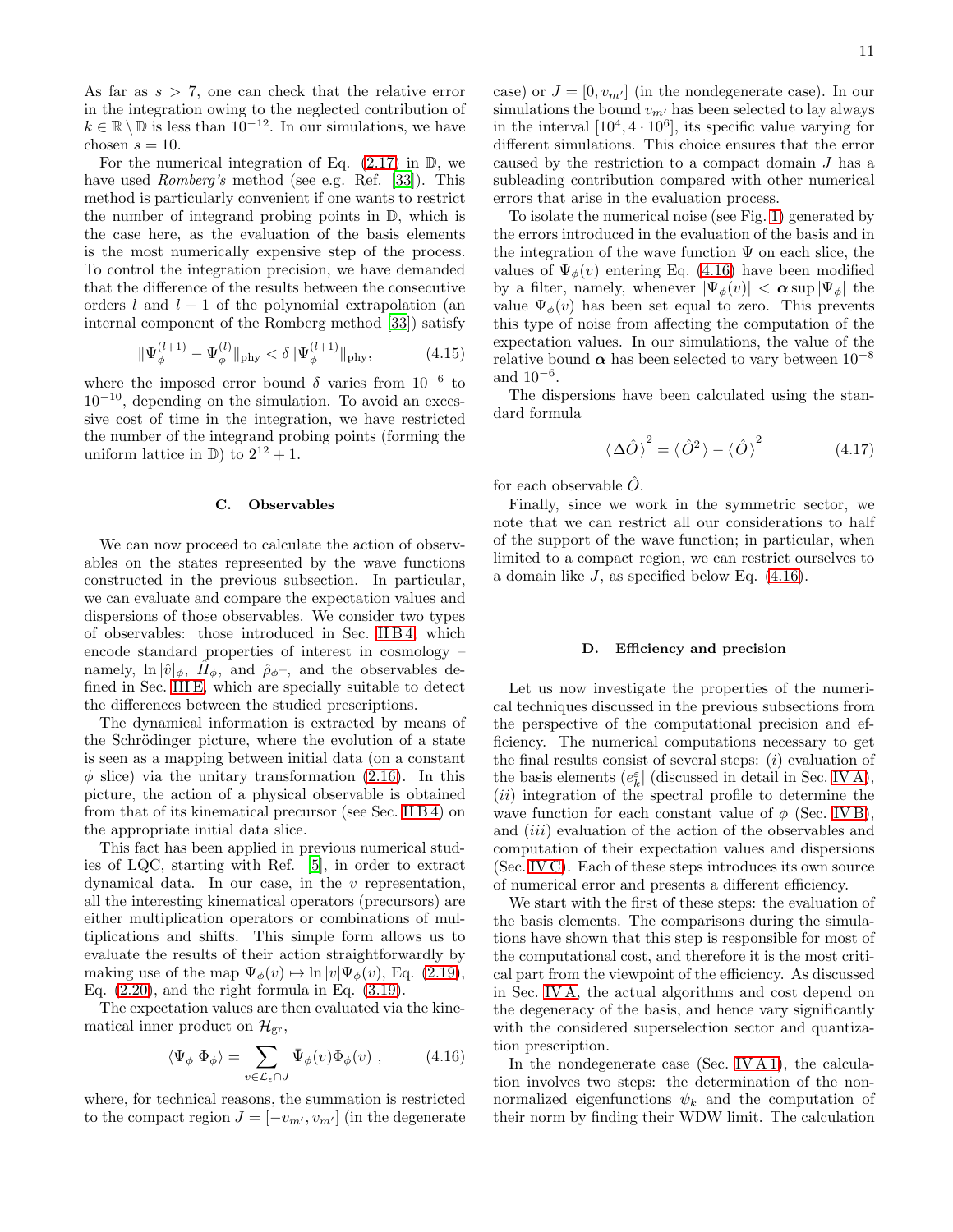<span id="page-11-1"></span>

<span id="page-11-0"></span>FIG. 1. Amplitude  $|\Psi_{\phi}(v)|$  of the physical wave function corresponding to a state with a logarithmic normal distribution. The amplitude for different prescriptions is compared both away from the bounce  $(a)$  and at the bounce  $(b)$ . The parameters of the profile  $\Psi$  of this state are fixed by the conditions  $\langle \hat{p}_{\phi} \rangle = 100\hbar$  and  $\Delta \hat{p}_{\phi}/\langle \hat{p}_{\phi} \rangle = 0.1$ . Away from the bounce, the amplitudes are indistinguishable up to numerical noise, whereas at the bounce one can observe differences (phase shift) in the interference pattern. The noise level clearly depends on the used techniques, something which depends in turn on the degeneracy of the spectrum of  $\hat{\Theta}$ .

precision depends on the size of the evaluation domain chosen for the eigenfunction and on the wave number  $k$ [see Eq.  $(2.17)$ ]. In particular, we observe that two effects compete: since the eigenfunctions are evaluated via iterative methods, the evaluation precision decreases with the size of the domain, whereas the precision in determining the WDW limit increases with it. In that respect, the choice of the domain size given by Eq. [\(4.2\)](#page-7-5) provides a fairly acceptable balance between these two sources of error. It is also worth recalling that, with our conventions  $[e_{k}^{\varepsilon}(\varepsilon) > 0]$ , there are no ambiguities in the freedom of choice for the global phase of the eigenfunctions.

The degenerate case, as we have seen in Sec. [IV A 2,](#page-8-2) is considerably more complicated. First, the procedure applied in the nondegenerate case becomes just the first step of the evaluation. Even this stage introduces now a higher numerical error, because the domain of calculation of  $\psi_k$  is now *twice* larger, and hence the evaluation of the eigenfunctions requires twice more iterative steps. Apart from that, we observe a significant cost increase since we have to evaluate the *pair* of eigenfunctions  $\psi_k^{\pm}$  and, besides, both  $\psi_k^{\pm}$  are now *complex* instead of real. In total, the three commented facts amount to an increase of 8 times in the computational cost.

Furthermore, the next step –taking the appropriate linear combination of  $\psi^{\pm}$  to form the final basis functionshas its own cost (which is linear in the domain size). Apart from that, the rotational symmetry of the components  $\psi^{\pm}$  is broken, in the sense that, in order to construct the appropriate basis vectors, we need to compensate for the overall phase of the WDW limits of those components [\(4.6\)](#page-9-1). This step introduces extra complications, since the phase itself can be determined only modulo  $\pi$ . The correct identification of this phase, crucial

<span id="page-11-2"></span>for the subsequent construction of the relevant physical states, is nontrivial, and in fact one can check that this phase is proportional to  $k \ln |k|$  at its leading order. As a consequence, this step in the determination of  $e_k^{\varepsilon}(v)$ introduces an additional numerical error.

In the integration of the wave function profiles [step  $(ii)$  above, the use of the high-order Romberg's method allows us to restrict the number of evaluated basis elements to a manageable amount, while keeping sufficiently high numerical precision. The selection of this method and of a proper compact integration domain makes also possible that both the integration error and the error caused by the restriction of the domain can be limited to a level where they do not exceed the error generated in our previous step  $(i)$  of the numerical computation. The differences between the degenerate and nondegenerate cases do not require a different treatment. However, in practice, the degenerate situation turns out to be approximately 3 times more expensive numerically owing to two reasons: (*a*) because the eigenfunctions  $e_k^{\varepsilon}(v)$  are complex in that case, and  $(b)$  because the wave function has to be calculated for both  $v > 0$  and  $v < 0$ .

The effect and dependence of the overall numerical error introduced in the previous steps  $(i)$  and  $(ii)$  is shown in Fig. [1.](#page-11-0) For the states analyzed in this article, the error stays at the level of  $10^{-12}$  in the nondegenerate case. The additional complications characteristic of the degenerate case cause the error to grow in those cases by 2 or 3 orders of magnitude. Nonetheless, all the wave function profiles can be integrated with a final relative error which does not exceed 10<sup>−</sup><sup>8</sup> .

The final step  $(iii)$  in the numerical computation involves algorithms which are common for both the degenerate and the nondegenerate cases. However, in the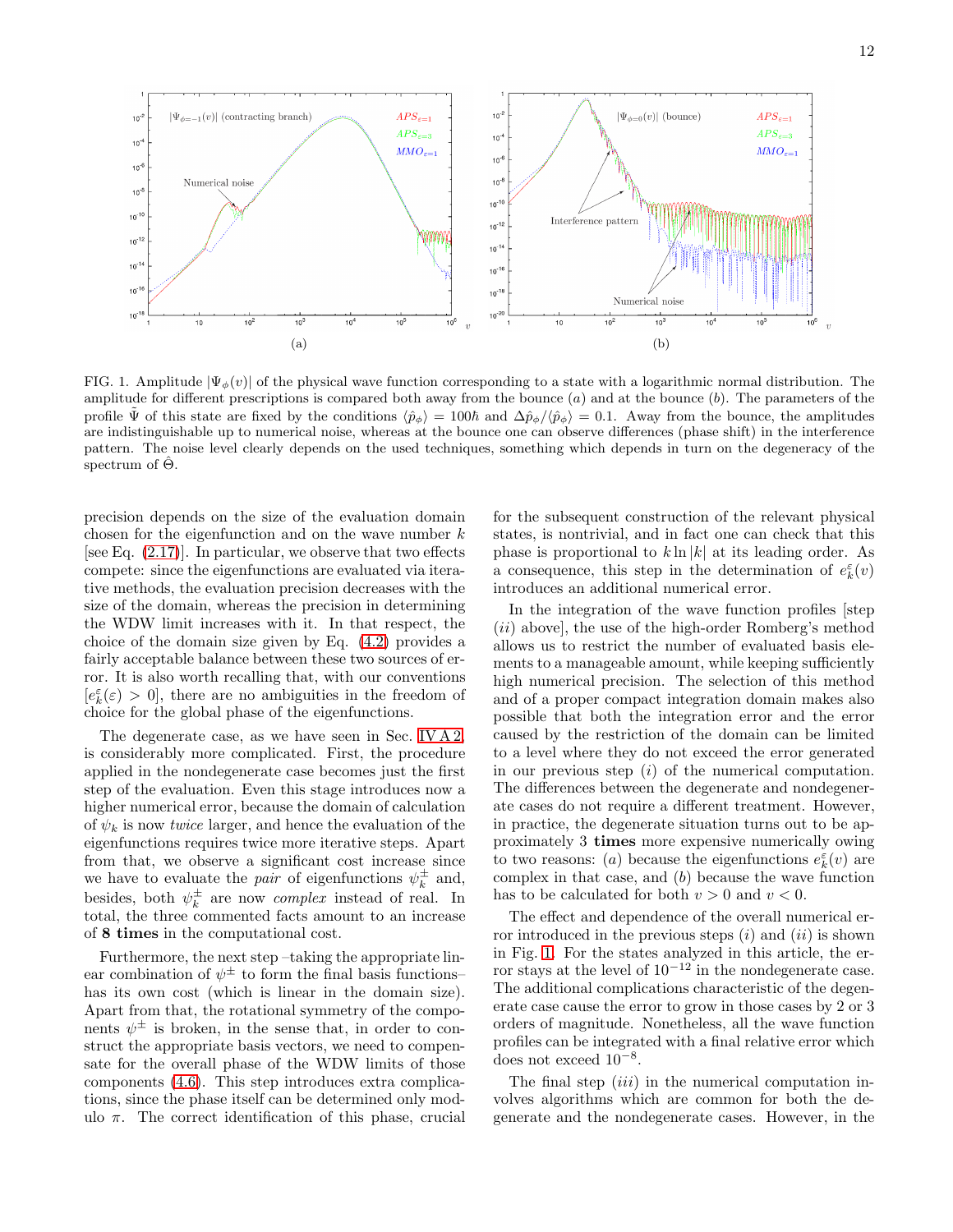degenerate case, a higher level of numerical noise is visible in Fig. [1.](#page-11-0) This has forced us to conveniently increase in this case the value of the relative bound  $\alpha$  in the discrimination filter (see Sec. [IV C\)](#page-10-0). In turn, this happens to increase the error in the evaluation of the expectation values and dispersions by the same order of magnitude (i.e., it increases from approximately  $10^{-12}$  to  $10^{-9}$ – $10^{-8}$ ).

## <span id="page-12-0"></span>V. RESULTS AND DISCUSSION

We have applied the methods explained in the previous section to the numerical analysis of a population of states that are given by a normal logarithmic distribution of the form [\(4.10\)](#page-9-2), with the value of  $\langle \hat{p}_{\phi} \rangle$  ranging from 30 $\hbar$  to 500 $\hbar$  and the relative dispersion  $\langle \Delta \hat{p}_{\phi} \rangle / \langle \hat{p}_{\phi} \rangle$  from 0.05 to 0.25. The analysis of these states has been carried out in the four prescriptions discussed in this article. We have analyzed  $2^5$  different values of  $\varepsilon$ , labeling distinct superselection sectors. The results are displayed in Figs. [1](#page-11-0)[-6.](#page-15-0) At various levels of comparison, we can distinguish the following aspects.

First, a preliminary comparison can be performed at the level of the wave function itself. Namely, one can compare the probability amplitude –the value  $|\Psi(v, \phi)|$ scaled by the square root of the inner product measure on  $\mathcal{H}_{gr}$  of the wave function which represents the same state [i.e., with the same spectral profile  $\tilde{\Psi}(k)$ ] in the different prescriptions. Away from the bounce [see Fig. [1\(a\)\]](#page-11-1), one does not observe any significant difference. However, at the bounce [Fig. [1\(b\)\]](#page-11-2) the situation becomes slightly more complicated. The general shape of the wave function (position of the peak, general behavior of the function slopes) still does not show any clear distinction; nevertheless, one observes a phenomenon that actually reveals the existence of fine differences. In fact, the interaction of the expanding and contracting branches creates an interference pattern, which can be seen on the downward slope of the function in Fig. [1\(b\).](#page-11-2) For a chosen superselection sector and wave functions representing the same state, the pattern shows a dependence on the prescription: for different prescriptions the minima and maxima of the interference are displaced. Nonetheless, the specific shift of the various extrema depends not only on the prescription, but also on the shape of the state (spectral profile), as well as on the superselection sector to which it belongs. As a consequence, it cannot be used in a systematic obvious way to identify the prescription employed, regardless of the state under consideration.

Another, more physically relevant aspect for comparison has to do with the use of the cosmological observables  $\ln |\hat{v}|_{\phi}$ ,  $\hat{H}_{\phi}$ , and  $\hat{\rho}_{\phi}$ . The results are presented in Figs. [2-](#page-13-1) [5.](#page-14-0) Analyzing the same state in different prescriptions we have found detectable differences between the expectation values of all the three observables [see Figs. [3\(b\),](#page-13-2) [4,](#page-14-1) [5\(a\)\]](#page-14-2). These differences are most prominent at the bounce and decay quickly as the wave packet enters the low energy density regime. For the states investigated here, for which  $\langle \hat{p}_{\phi} \rangle \gtrsim 30\hbar$  and  $\langle \Delta \hat{p}_{\phi} \rangle \lesssim 0.25 \langle \hat{p}_{\phi} \rangle$ , the differences are nevertheless several orders of magnitude smaller than the dispersions of the corresponding observables through all the evolution. Those differences depend on the degeneration of the spectrum of  $\Theta$ , apart from their natural dependence on the observables and the particular state under consideration. The situation where the highest differences have been observed occurs when one compares the expectation values of the energy density operator on highly dispersed states with low momentum  $\langle \hat{p}_{\phi} \rangle$ . Then, the computed differences lay only one or two orders of magnitude below the dispersions during the whole evolution. In the rest of situations considered here, the differences are even smaller when compared to the dispersions.

Among the results presented above, the dispersion of the energy density  $\rho_{\phi}$  deserves special attention. For all the prescriptions, the essential spectrum of this operator is the interval  $[0, \rho_c]$  where  $\rho_c \approx 0.81 \rho_{\rm Pl}$  is the so called critical energy density. Depending on the prescription, the spectrum may also have a discrete part with eigenvalues exceeding  $\rho_c$ , but these play no role in the states that represent the cosmological solutions [\[30](#page-17-22)]. This fact is reflected in the behavior of  $\langle \Delta \hat{\rho}_{\phi} \rangle$ . Namely, for the states analyzed in this paper and for the nondegenerate cases (as defined in Sec. [IV A\)](#page-7-1), the expectation value  $\langle \hat{\rho}_{\phi} \rangle$  reaches the critical energy density  $\rho_c$  at the bounce, and its dispersion drops significantly there (in particular, it vanishes up to the numerical error for states peaked at large  $p_{\phi}$ ). In this sense, the states with the spectral profile [\(4.10\)](#page-9-2) are coherent ones. In the degenerate cases the situation is different: we observe that  $\langle \Delta \hat{\rho}_\phi \rangle$ decreases near the bounce, but it reaches a positive minimum significantly larger (at least a few times) than in the nondegenerate case. This property clearly distinguishes between the APS and sLQC prescriptions, on the one hand, and the MMO and sMMO prescriptions, on the other hand, at least for the superselection sectors with  $\varepsilon \neq 0, 2$ . The observed difference might be nonetheless related to the particular way of constructing the basis in the degenerate cases [\[34\]](#page-17-26).

The other physical aspect considered in our numerical analysis concerns the expectation values of the observables  $(\widehat{\Delta} \widehat{\Theta}_{AB})^2$ , constructed specially to measure the discrepancies between the different prescriptions. The results are presented in Fig. [6.](#page-15-0) As we can see, these expectation values are nonvanishing. Thus the prescriptions are clearly distinct, and the differences between them are of course detectable. As we could have guessed, the expectation values (and therefore the physical differences between the prescriptions) are largest near the bounce. Away from it, they decay exponentially. This behavior can in fact be proven analytically for all physical states, for which  $\langle \Delta \hat{p}_{\phi} \rangle$  is finite, by employing methods similar to those applied in Sec. VB of Ref. [\[8\]](#page-16-7). Not surprisingly, the largest differences are observed between prescriptions which lead to a different potential term in the expansion  $(2.14)$  (i.e., to different values of the constant  $\alpha$ ). An ex-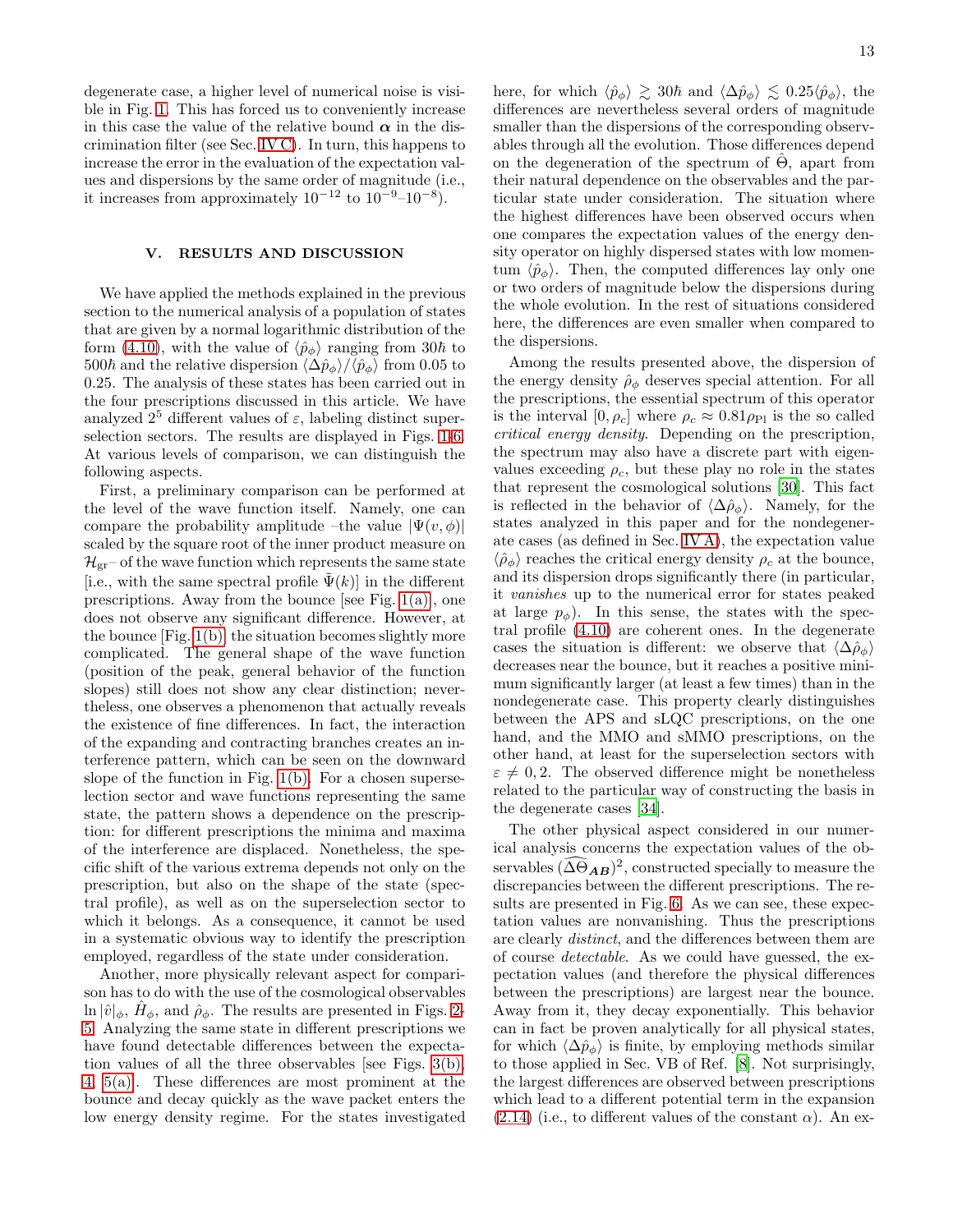

FIG. 2. Dynamical trajectories of  $H_{\phi}(a)$  and  $\hat{\rho}_{\phi}(b)$ , given by the expectation values of these observables on the state of Fig. [1](#page-11-0) with  $\varepsilon = 1$  in the APS prescription.

<span id="page-13-1"></span>

FIG. 3. (a) Quantum trajectory of ln  $|\hat{v}|_{\phi}$  for the same state and the same prescription as in Fig. [2.](#page-13-1) (b) Uncertainty in ln  $|\hat{v}|_{\phi}$ for the same state and prescription, compared with the difference between the corresponding expectation values calculated in the APS and MMO prescriptions.

ample of such situation is presented in Fig. [6\(a\).](#page-15-1) In the case of the sLQC and the sMMO prescriptions [Fig. [6\(b\)\]](#page-15-2), the difference is many orders of magnitude smaller (in the presented case, more than 16 orders), because the potential terms in these two prescriptions coincide and the only difference is a compact operator, supported only on three lattice points near the classical singularity.

# <span id="page-13-0"></span>VI. CONCLUSIONS

In LQC, even in simplest models, the standard ambiguities of the canonical quantization affecting the specification of the Hamiltonian constraint and its operator representation have led to several quantization prescriptions. In this paper we have analyzed in detail three of those most commonly used in the literature, known as the

<span id="page-13-2"></span>APS [\[5](#page-16-4)], the sLQC [\[20\]](#page-17-12), and the MMO [\[21](#page-17-13)] prescriptions. In addition, we have introduced a new one, the sMMO prescription, which combines useful features of both the MMO and the sLQC ones (see Sec. [III D\)](#page-6-2).

Basically, different prescriptions lead to slight differences in the evolution operator  $\Theta$  that generates the unitary dynamical evolution in the internal time, whose role is played by the massless scalar field. These differences make that the use of one or another of the prescriptions results to be more convenient in distinct circumstances, depending on the particular application under consideration.

In particular, the mathematical structure of the physical Hilbert space is different for the various prescriptions discussed here. In fact, for generic superselection sectors, the system has a rather more complicated structure in the APS and sLQC prescriptions, owing to a twofold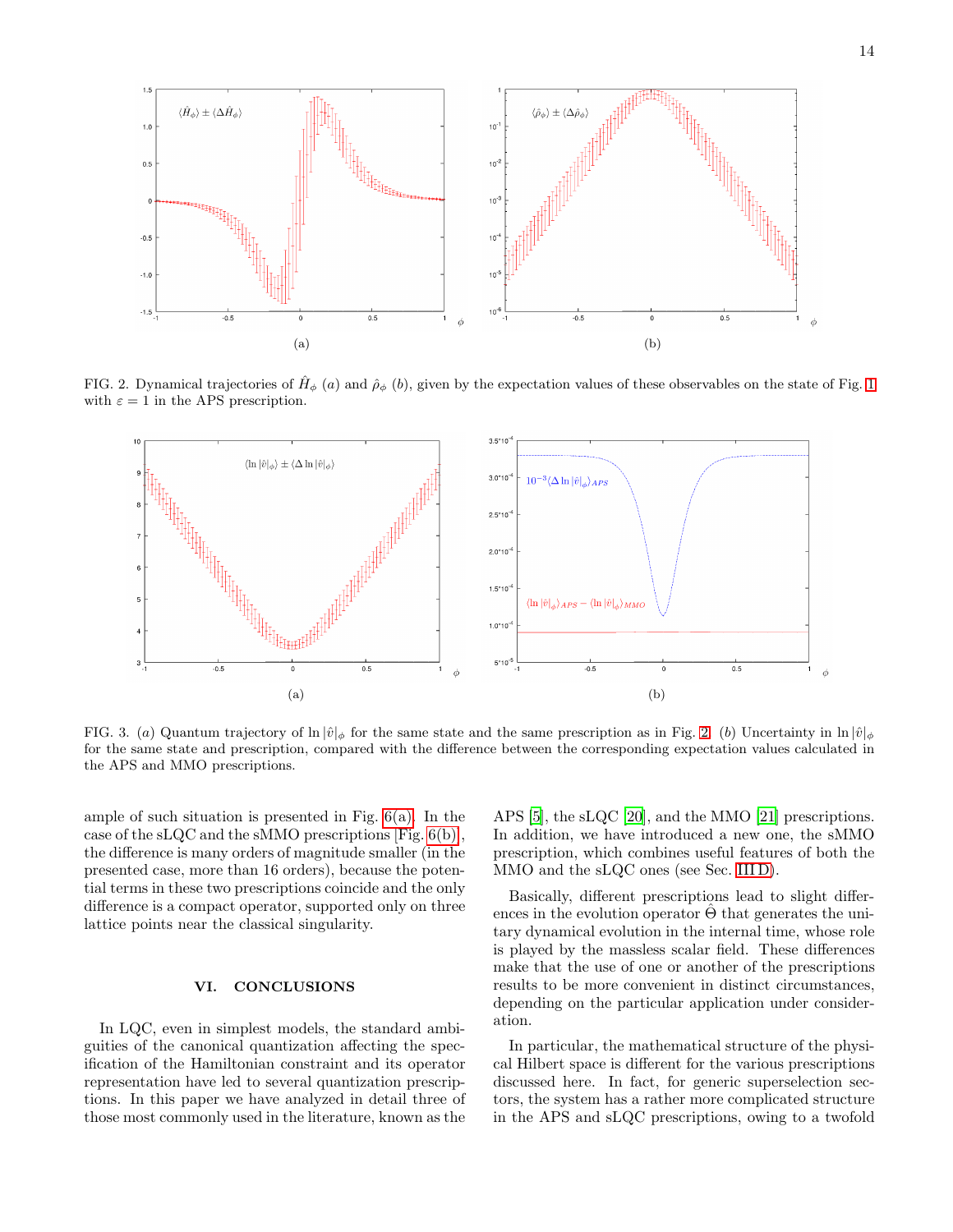

<span id="page-14-1"></span>FIG. 4. Absolute dispersions (a) and relative dispersions (b) of  $\hat{H}_{\phi}$  for the considered state of Fig. [1,](#page-11-0) compared with the corresponding difference between the expectation values of  $\hat{H}_{\phi}$  in the APS and MMO prescriptions. For both relative values, one can observe a peak at the bounce owing to the vanishing of  $\langle \hat{H}_{\phi} \rangle$ ; however, the peak in the differences (red curve) is so sharp that it is placed between probing points.

<span id="page-14-2"></span>

<span id="page-14-0"></span>FIG. 5. (a) Relative dispersion of  $\hat{\rho}_{\phi}$  for the same state as in the previous figures, compared with the relative difference between the corresponding expectation values in the APS and MMO prescriptions. (b) Comparison between the relative dispersion of  $\hat{\rho}_{\phi}$  in the APS and MMO prescriptions, for a "generic" superselection sector. Better coherence properties are observed for the state constructed in the MMO prescription.

degeneracy of the spectrum of  $\hat{\Theta}$ , whereas in the same situations the MMO and sMMO prescriptions (for which the spectrum is nondegenerate) provide a much simpler Hilbert space of physical states. This fact has a significant influence in the efficiency of the numerical techniques used in the dynamical study of the system, which therefore varies considerably from the first to the second of these sets of prescriptions. As discussed in Sec. [IV,](#page-7-0) the construction and analysis of the physical states in the degenerate cases requires more complicated methods, which in turn increase the computational cost and the numerical error. Although this error is far from critical in the computations that we have performed, since the relative error grows in the degenerate cases, compared to the non-

degenerate ones, from approximately  $10^{-12}$  to only  $10^{-9}$ , the problem of the time cost is relevant from the numerical point of view. As discussed in Sec. [IV A,](#page-7-1) the cost of the (most demanding) step, in which the basis of  $\mathcal{H}_{\text{phy}}$  is constructed, is at least 8 times higher in the degenerate cases than in the nondegenerate ones. This shows that, whenever the system has to be analyzed numerically, the MMO and sMMO prescriptions are much more appropriate. The cost difference becomes particularly critical once one tries to analyze more complicated cosmological models, like for example Bianchi I [\[35\]](#page-17-27).

Despite the significant focus on technical aspects, the main aim of our investigation has been to identify and study possible differences between the considered pre-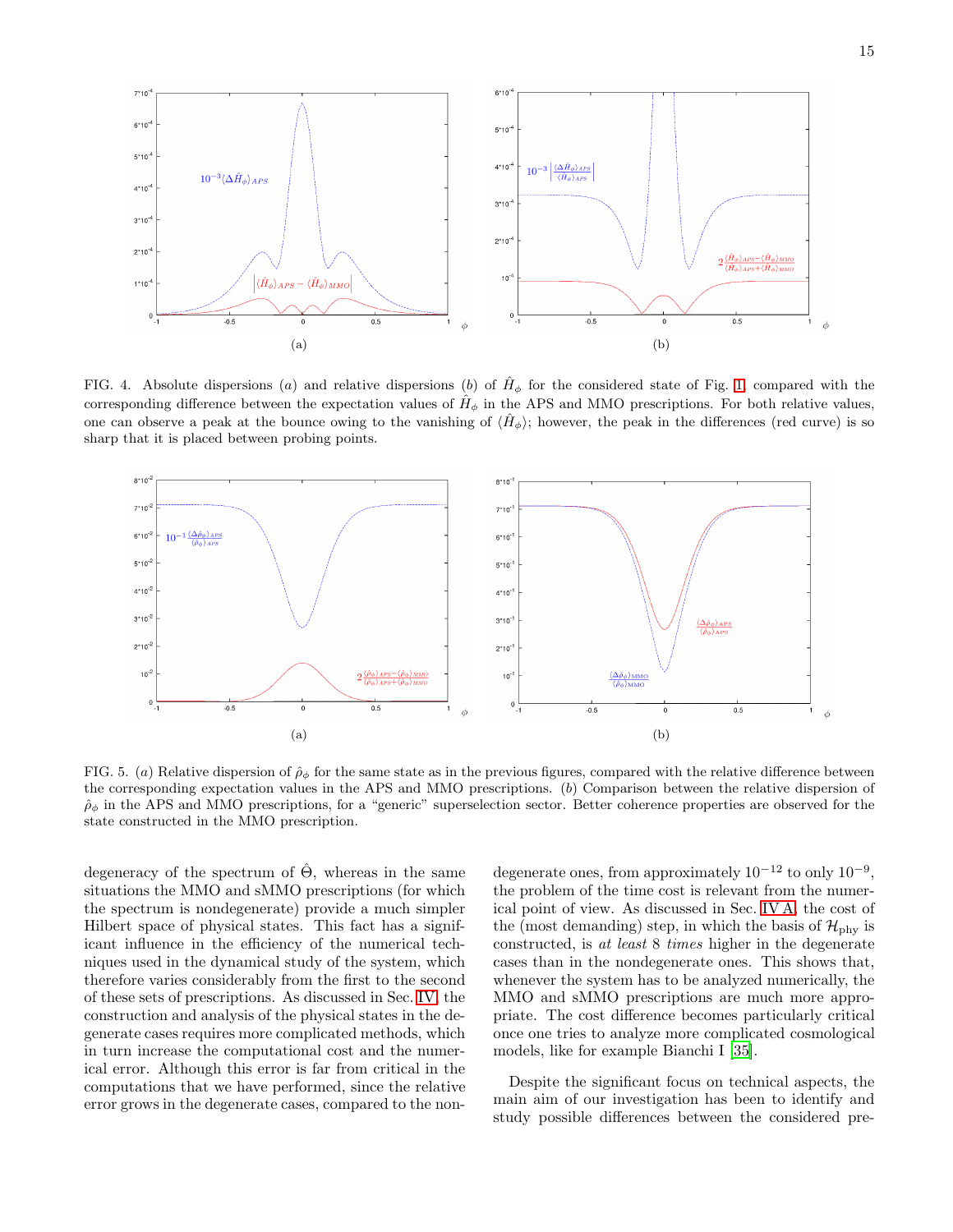<span id="page-15-1"></span>

<span id="page-15-0"></span>FIG. 6. Expectation values of the observable  $(\widehat{\Delta\Theta}_{AB})^2|_{\phi}$  for  $\mathbf{A} = \text{APS}$  and  $\mathbf{B} = \text{MMO}(a)$ ; as well as for  $\mathbf{A} = \text{sLQC}$  and  $\mathbf{B} = \text{sMMO}$  (b). In both cases,  $\varepsilon = 1$  and the observable is evaluated on the state with a logarithmic normal distribution whose parameters are  $\langle \hat{p}_{\phi} \rangle = 100\hbar$  and  $\Delta \hat{p}_{\phi}/\langle \hat{p}_{\phi} \rangle = 0.1$ . The state is built in the MMO prescription in case (a), and in the sMMO prescription in case (b). The difference reaches a maximum at the bounce and decays exponentially away from it. The difference between the sLQC and the sMMO prescriptions is many orders of magnitude smaller than the difference between any other pair of prescriptions.

scriptions on a physical level. To achieve this, we have analyzed a two-parameter family of physical states with spectral profiles corresponding to a logarithmic normal distribution [see Eq. [\(4.10\)](#page-9-2)], and without imposing the restriction of semiclassicality. For our analysis, we have chosen states peaked about low values of the scalar field momentum,  $\langle \hat{p}_{\phi} \rangle < 500\hbar$ , since the differences are easier to unveil in this regime. For these states, we have been able to detect differences between the various prescriptions by observing the interference pattern in the wave packet tail at the bounce. The comparison of the states built in the different prescriptions, for the same spectral profiles, has shown that the patterns are actually shifted with respect to each other. This result confirms the existence of differences. Nonetheless, it does not allow one to straightforwardly deduce which specific prescription has been employed, because the commented shift depends also on other factors, such as the superselection sector and the particular spectral profile of the state.

In order to address in depth the feasibility of the detection of differences between prescriptions, further analysis has been performed. We have focused it on two fronts, discussing the discrepancies in the measurements of standard cosmological observables, on the one hand, and studying certain quantum operators which are specially sensible to a change of prescription, on the other hand.

Concerning the first of these fronts, we have picked up three observables of interest in cosmology, namely, the logarithmic volume, the Hubble parameter, and the scalar field energy density. We have used them to compare the dynamical (quantum) trajectories of the physical states specified above. We have evaluated the differences in the expectation values of these observables be-

<span id="page-15-2"></span>tween the different prescriptions, and shown that they are several orders of magnitude smaller than the respective dispersions. As a consequence, and as far as we restrict ourselves to these standard cosmological observables and to the considered physical states, the differences between prescriptions are not detectable in practice.

As for the other kind of observables that has been considered, we have computed the expectation values of the operators  $(\Delta \Theta_{AB})^2$  defined in Eq. [\(3.19\)](#page-6-1), which essentially encode the differences between the Hamiltonian constraints that correspond to different prescriptions. These expectation values are nonvanishing, reach the maximum at the bounce, and decay exponentially away from it. The nature of the physical differences between prescriptions has been well understood (see Sec. [III E\)](#page-6-0). The principal component from which these differences arise comes from the potential term of  $\Theta$  in the volume momentum representation. This potential term does not coincide for all the studied prescriptions. While the subleading remnant in  $\hat{\Theta}$  also varies when one changes the prescription, this remnant is a compact operator and its effect is negligible. This also explains why the smallest differences are observed between the sLQC and sMMO prescriptions, since the potential term is the same in these two cases.

At this point, it is worth recalling that the studied physical trajectories and the measured differences are genuinely well defined only if the spatial homogeneous slices are compact (in the considered model, of  $T^3$  topology). In noncompact cases, it is important to take the limit in which the infrared regulator (the fiducial cell) is removed. This step affects the observed difference. Indeed, taking states that correspond to the same universe but with different fiducial cells, one can see that the ef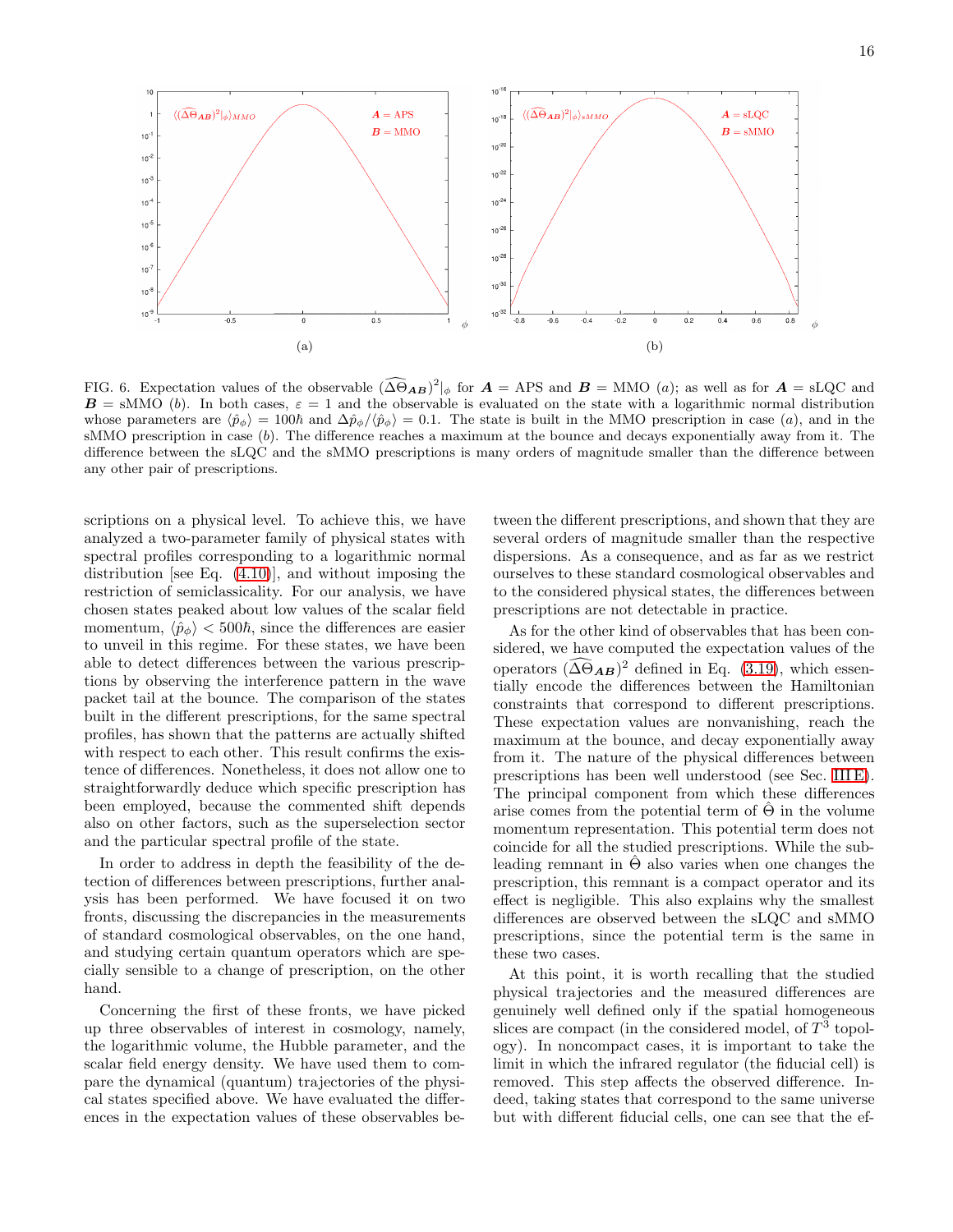fect of the compact remnant gets removed once the cell V tends to  $\Sigma_t$ . As a consequence, in the limit when the regulator is removed, both the sLQC and the sMMO prescriptions can be considered to converge in the physical sense discussed here (focusing the attention on the kind of observables that we have introduced, constructed from  $\Theta$ ).

The existence of nontrivial differences shows that the prescriptions are truly physically different, and the difference cannot be canceled out by a change of representation. This fact has far going consequences, since, contrary to statements commonly found in the literature [\[36\]](#page-17-28), the classical effective description of the system does depend on the details of the quantization, and the characteristic effects of the particular prescription that is used have to be taken into account in the process of arriving to that description and determining its domain of validity.

## ACKNOWLEDGMENTS

We would like to thank M. Martín-Benito and D. Martín-de Blas for discussions. This work was supported in part by the MICINN project FIS2008-06078- C03-03 and the Consolider-Ingenio program CPAN (CSD2007-00042) from Spain, and by the Natural Sciences and Engineering Research Council of Canada. T.P. acknowledges also the hospitality of the Institute of Theoretical Physics of Warsaw University and the financial support under grant of Minister Nauki i Szkolnictwa Wy˙zszego no. N N202 104838. J.O. acknowledges the support of CSIC under the grant No. JAE-Pre 08 00791.

#### <span id="page-16-8"></span>Appendix A: WDW model

In this appendix, we describe a geometrodynamical analog of the system considered in this paper. This geometrodynamical model, built via a WDW quantization, has been discussed extensively in the literature (see for example Ref. [\[5\]](#page-16-4)). Here, we just summarize the properties necessary to define the WDW limit of the LQC states.

The model is constructed following a process similar

to that of the loop quantization (see Sec. [II B\)](#page-1-3). The only difference is that now the geometry degrees of freedom are quantized using a standard Schrödinger representation. The kinematical Hilbert space is given again by a tensor product,  $\underline{\mathcal{H}}_{kin} = \mathcal{H}^{\phi} \otimes \underline{\mathcal{H}}_{kin}^{g\tilde{r}}$ , where  $\mathcal{H}^{\phi}$  is the space defined in Sec. [II B 1](#page-1-4) and the gravitational Hilbert space is now  $\underline{\mathcal{H}}_{\rm kin}^{\rm gr} = L^2(\mathbb{R},{\rm d}v)$ . The triad operator still acts by multiplication,  $\hat{p}|v\rangle = \text{sgn}(v)(2\pi \gamma \ell_{\text{Pl}}^2 \sqrt{\Delta}|v|)^{2/3}|v\rangle$ , but the connection is now a well defined derivative operator,  $\hat{c} = 2i(2\pi\gamma\ell_{\rm Pl}^2)^{1/3}\Delta^{-1/3}|v|^{1/6}\partial_v|v|^{1/6}$ , contrary to the situation found in LQC. Then, the evolution operator analog to  $\Theta$  (with a factor ordering compatible with that chosen for the latter operator) takes the form:

$$
\hat{\underline{\Theta}} = -12\pi G \sqrt{|v|} \partial_v |v| \partial_v \sqrt{|v|}. \tag{A1}
$$

This operator is essentially selfadjoint in  $\underline{\mathcal{H}}^{\rm grav}_{\rm kin}$  . Its spectrum is positive, twofold degenerate and absolutely continuous. Opposite orientations of the triad  $(v > 0$  and  $v < 0$ ) are disjoint under the action of  $\hat{\Theta}$ , therefore the restriction to the (anti)symmetric sector can be implemented by considering only the part  $v > 0$  and proceeding then to the (anti)symmetric completion of that part. In the symmetric sector, there exists an orthonormal basis of generalized eigenfunctions  $(\underline{e}_k)$  of  $\hat{\underline{\Theta}}$  whose elements are the rescaled plane waves

$$
\underline{e}_{\pm k}(v) = (\underline{e}_{\pm k}|v) = \frac{1}{\sqrt{2\pi v}} e^{\pm ik \ln v}, \quad v \in \mathbb{R}^+.
$$
 (A2)

The corresponding eigenvalues are  $\omega^2 = 12\pi G k^2$ . These generalized eigenfunctions satisfy the normalization condition

<span id="page-16-9"></span>
$$
(\underline{e}_k | \underline{e}_{k'}) = \delta(k - k'). \tag{A3}
$$

The group averaging procedure is straightforward to apply in this case, and provides the Hilbert space of physical states  $\underline{\mathcal{H}}_{\text{phy}} = L^2(\mathbb{R}, dk) \ni \underline{\tilde{\Psi}}$ , where

$$
\underline{\Psi}(v,\phi) = \int_{\mathbb{R}} \mathrm{d}k \underline{\tilde{\Psi}}(k) \underline{e}_k(v) e^{i\omega(k)\phi} \tag{A4}
$$

and  $\omega(k) = \sqrt{12\pi G}|k|$ .

- <span id="page-16-0"></span>[1] T. Thiemann, Modern canonical quantum general relativity (Cambridge University Press, London, 2007); C. Rovelli, Quantum gravity (Cambridge University Press, London, 2004).
- <span id="page-16-1"></span>[2] A. Ashtekar and J. Lewandowski, [Class. Quant. Grav.](http://dx.doi.org/10.1088/0264-9381/21/15/R01) 21, R53 (2004), [arXiv:gr-qc/0404018.](http://arxiv.org/abs/gr-qc/0404018)
- <span id="page-16-2"></span>[3] M. Bojowald, Living Rev. Rel. 11, 4 (2008); A. Ashtekar, [Gen. Rel. Grav.](http://dx.doi.org/10.1007/s10714-009-0763-4) 41, 707 (2009), [arXiv:0812.0177 \[gr-qc\];](http://arxiv.org/abs/0812.0177) [Nuovo Cim.](http://dx.doi.org/10.1393/ncb/i2007-10351-5) 122B, 135 (2007), [arXiv:gr-qc/0702030;](http://arxiv.org/abs/gr-qc/0702030) G. A. Mena Marugán, [AIP Conf. Proc.](http://dx.doi.org/10.1063/1.3146242) 1130, 89 (2009),  $arXiv:0907.5160$  [gr-qc]; G. A. Mena Marugán(2011),

[arXiv:1101.1738 \[gr-qc\].](http://arxiv.org/abs/1101.1738)

- <span id="page-16-3"></span>[4] A. Ashtekar, T. Pawłowski, and P. Singh, [Phys. Rev. D](http://dx.doi.org/10.1103/PhysRevD.73.124038) 73, 124038 (2006), [arXiv:gr-qc/0604013.](http://arxiv.org/abs/gr-qc/0604013)
- <span id="page-16-4"></span>[5] A. Ashtekar, T. Pawłowski, and P. Singh, [Phys. Rev. D](http://dx.doi.org/10.1103/PhysRevD.74.084003) 74, 084003 (2006), [arXiv:gr-qc/0607039.](http://arxiv.org/abs/gr-qc/0607039)
- <span id="page-16-5"></span>[6] A. Ashtekar, T. Pawłowski, and P. Singh,<br>Phys. Rev. Lett. **96.** 141301 (2006). [Phys. Rev. Lett.](http://dx.doi.org/10.1103/PhysRevLett.96.141301) **96**, 141301 (2006), [arXiv:gr-qc/0602086.](http://arxiv.org/abs/gr-qc/0602086)
- <span id="page-16-6"></span>[7] A. Corichi and P. Singh, [Phys. Rev. Lett.](http://dx.doi.org/10.1103/PhysRevLett.100.161302) 100, 161302 (2008), [arXiv:0710.4543 \[gr-qc\].](http://arxiv.org/abs/0710.4543)
- <span id="page-16-7"></span>[8] W. Kamiński and T. Pawłowski, [Phys. Rev. D](http://dx.doi.org/10.1103/PhysRevD.81.084027) 81,